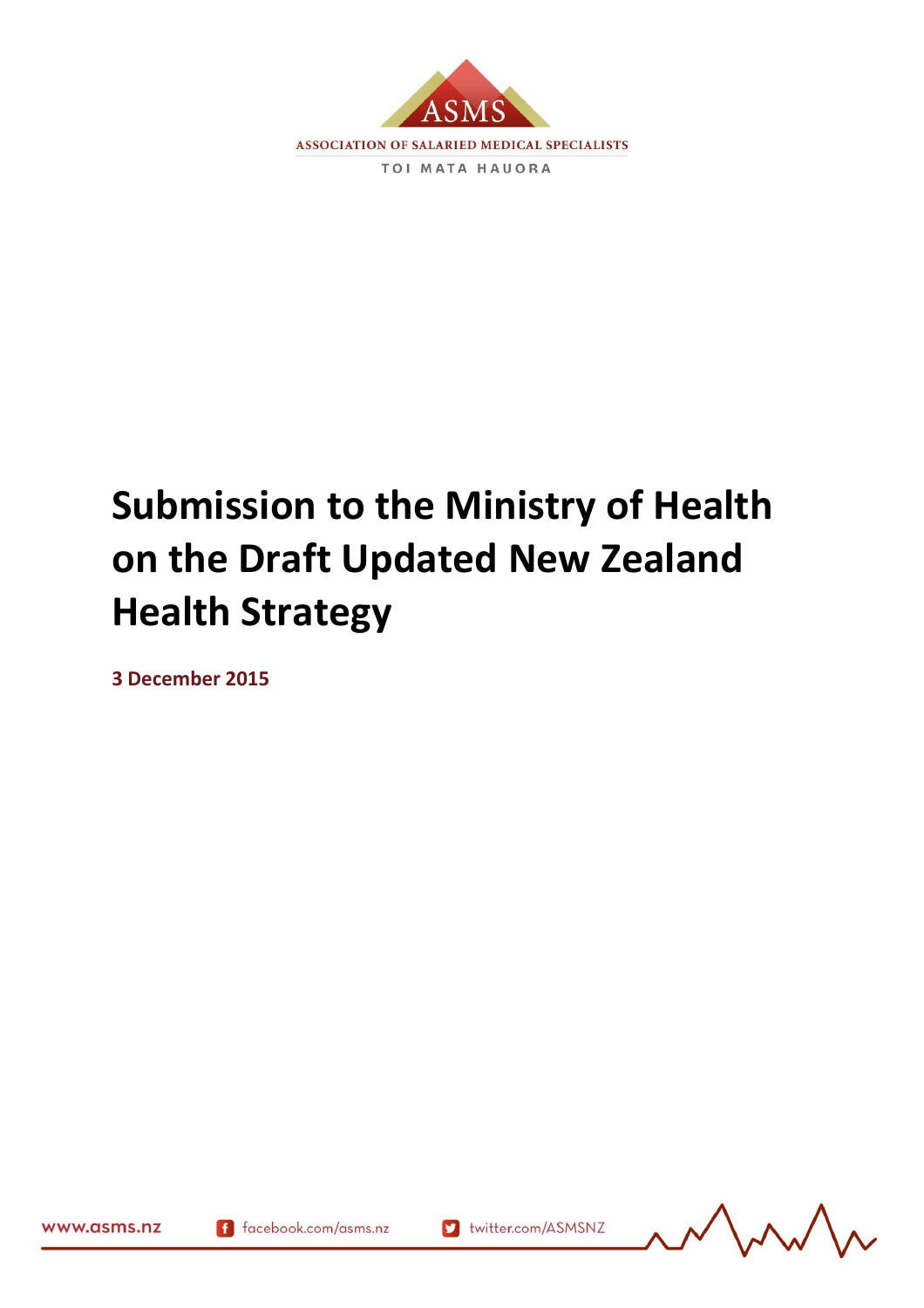# **Background**

The Association of Salaried Medical Specialists (ASMS) is the union and professional association of salaried senior doctors and dentists employed throughout New Zealand. We were formed in April 1989 to advocate and promote the common industrial and professional interests of our members. We now represent more than 4,000 members, mostly employed by District Health Boards (DHBs) as medical and dental specialists, including physicians, surgeons, anaesthetists, psychiatrists, oncologists, radiologists, pathologists and paediatricians. Over 90% of all public hospital senior doctors and dentists eligible to join the ASMS are in fact members.

Although most of our members work in secondary and tertiary care (either as specialists or as nonvocationally registered doctors or dentists) in the public sector, a small but significant number work in primary care and outside DHBs. These members are employed by the New Zealand Family Planning Association, ACC, hospices, community trusts, iwi health authorities, union health centres and the New Zealand Blood Service.

The ASMS promotes improved health care for all New Zealanders and recognition of the professional skills and training of our members, and their important role in health care provision. We are committed to the establishment and maintenance of a high quality, professionally-led public health system throughout New Zealand.

The ASMS is an affiliate of the New Zealand Council of Trade Unions.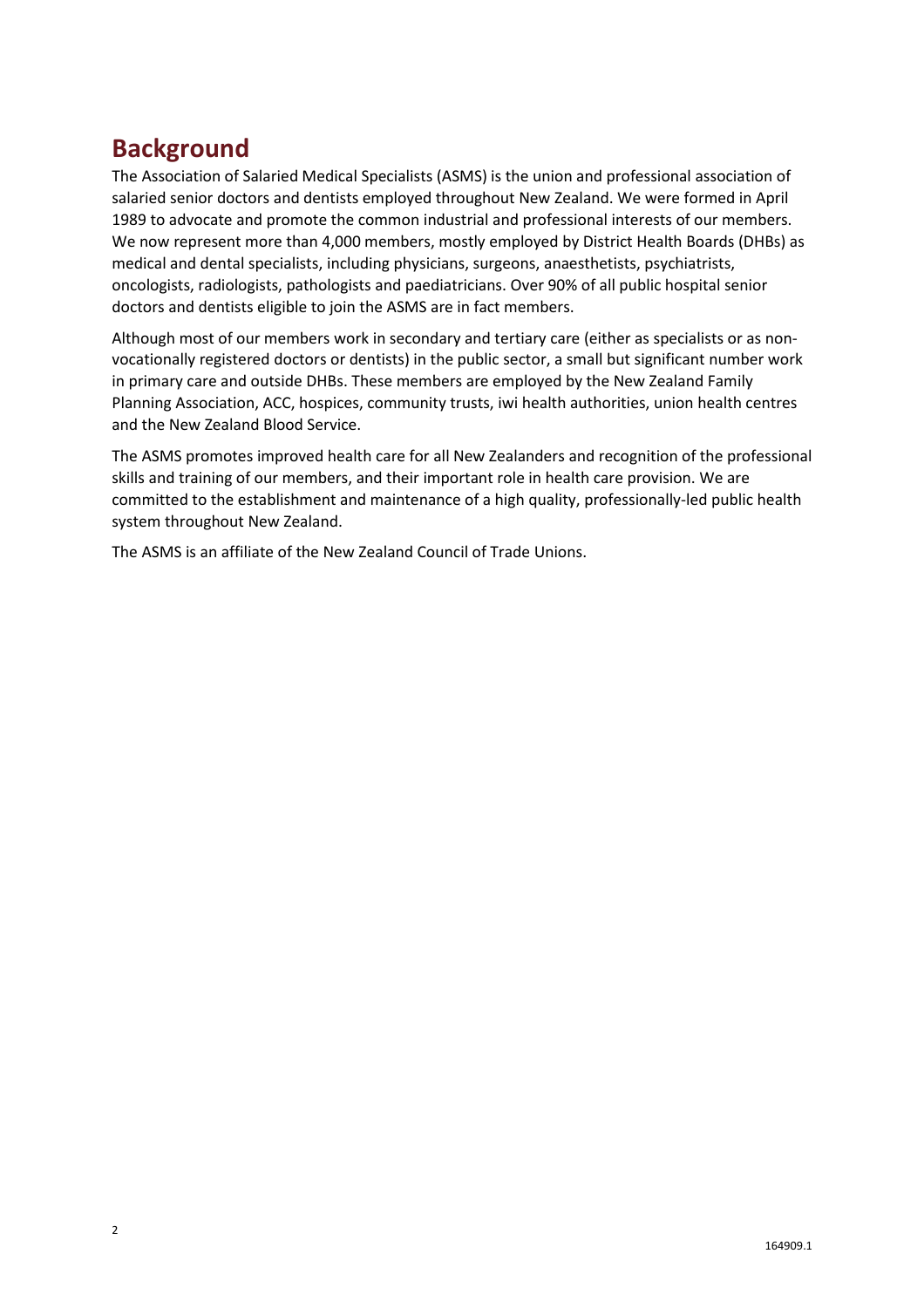# **Summary**

- Much of the substance of the draft updated health strategy lies in a number of other documents, including the Productivity Commission report, the Capability and Capacity Review and the Health Funding Review. They cover a broad range of sometimes complex and controversial issues. The Health Funding Review, for example, proposes radical changes that resemble policies of the failed health 'reforms' of the 1990s. To allow little more than a month for consultation on the draft strategy is insufficient time to enable a proper analysis of what is being proposed. This is made worse by the fact that the status of the above documents remains unclear. This consultation therefore feels rather like an exercise in shadow-boxing.
- Those comments aside, the ASMS supports the proposal to retain the seven principles of the original New Zealand Health Strategy. We also support the proposed additional *principle* of collaborating across sector to improve New Zealanders' wellbeing. However, there is much in the substance of the draft strategy, assuming the recommendations of the documents mentioned above are adopted, which we do not support and have serious concerns about.
- While the draft updated strategy is presented as representing "the common view of where we want to go" (Minister's foreword), it is in fact largely a reflection of current government policy. As such, the 'update' is an exercise in reframing the original New Zealand Health Strategy within the Government's policy agenda.
- If the essential aim of the draft strategy is to progress from the current state to a desired state in 10 years' time, it is vital that the current state – the starting point – is well defined. It is not well defined in this document due to its use of highly selective information. It fails to acknowledge the efficiency and quality of our health system relative to comparable countries, it fails to acknowledge the extent of New Zealand's current health need compared to other like countries, and it fails to acknowledge significant health inequality that is due to poverty.
- A Commonwealth Fund report shows the main weakness of New Zealand's health system is access to it – both in primary and secondary care.
- The challenges relating to future health spending are overstated to the point of being alarmist and are being used as the rationale for introducing 'significant change' to the current health system model. Government health spending has in fact been falling as a proportion of gross domestic product (GDP). It is a trend that is likely to continue under current policies, in line with a planned reduction in overall government expenditure as a proportion of GDP.
- We agree in principle that the health New Zealand system must continue to perform as efficiently as possible. As mentioned above, it is doing relatively well in this respect when measured against comparable countries. We therefore do not support the stated rationale for 'significant change' in the current model.
- If New Zealanders' health needs are not met by public health services, the costs do not disappear; they still have to be borne by the economy. The important question then becomes whether it is more efficient and equitable to pay for health needs privately or publicly. There are good reasons to conclude that it is more efficiently and equitably provided publicly.
- There is a significant opportunity to improve the cost-efficiency and effectiveness of our health services by giving a stronger commitment to distributive clinical leadership. This is policy which is supported across political parties because it has proven to significantly improve the effectiveness and efficiency of health services while managing the increasing costs of health care. Despite this, it has been ignored in the draft strategy. The ASMS considers this a critical oversight and calls for it to be remedied in the final document.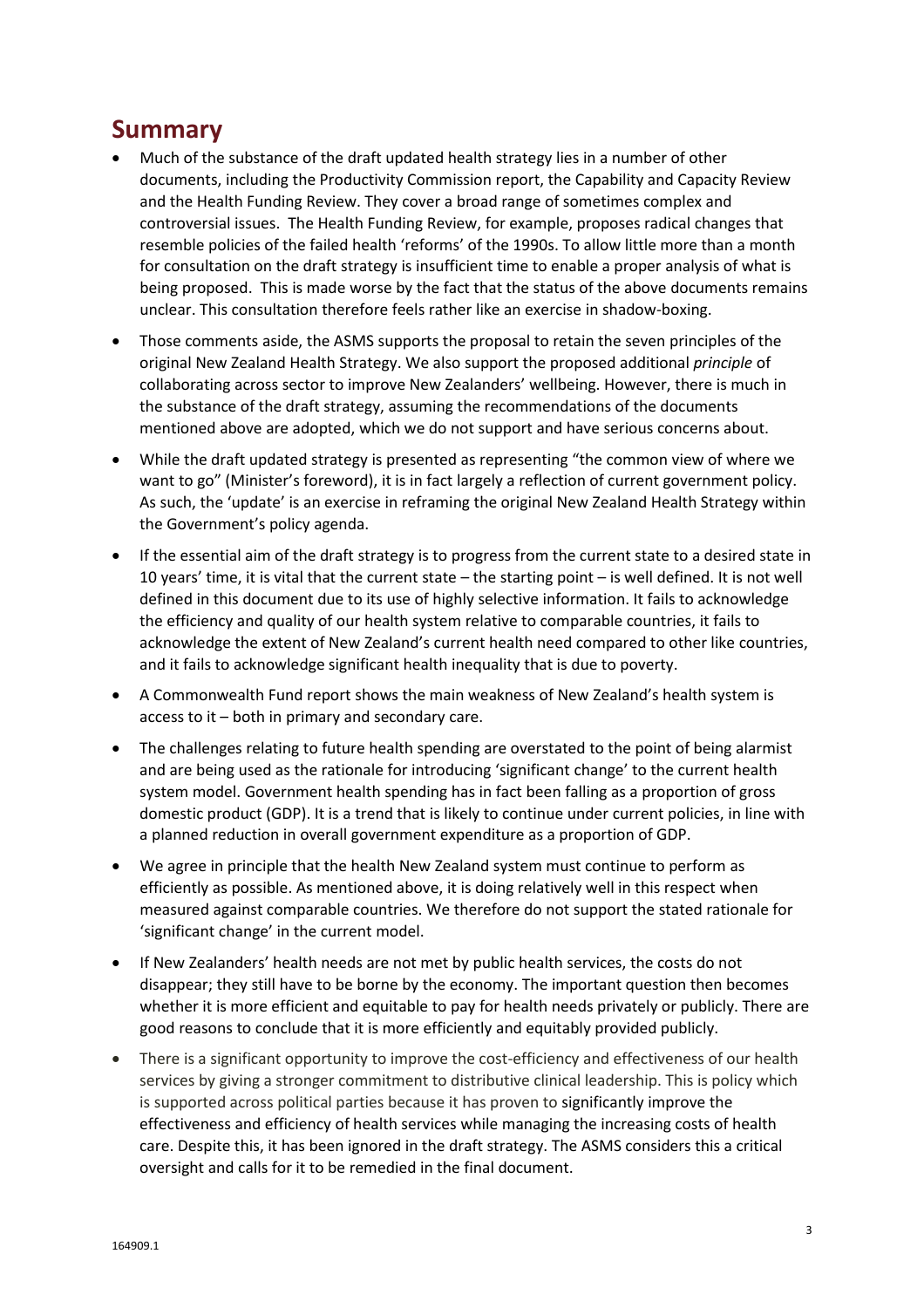- The draft strategy acknowledges challenges such as the aging workforce, but no responses or potential responses are suggested. Unpublished MCNZ workforce survey data indicated that on recent trends, about 19% of the specialist workforce will be lost within the next five years due to the drop-off of specialists from the age of 55. A report prepared for Health Workforce New Zealand (HWNZ) offers solutions to improve retention of older doctors. However, the draft strategy is silent on the 'opportunities' to mitigate the effects of an aging medical workforce.
- The draft strategy acknowledges New Zealand's medical workforce is highly dependent on overseas recruits, many of whom do not stay long. However, its suggested solution – 'we need to continually invest in training' – is inadequate. It is only part of the solution and, for the medical specialist workforce, will have little or no impact for another 15 to 20 years. The challenge with regard to this workforce is here and now.
- Health Workforce New Zealand acknowledges: *"The most important issue is the impact of a prolonged period of medical labour market shortages on the workloads, wellbeing and productivity of DHB-employed senior doctors.* Accordingly, the draft strategy needs to recognise the importance and urgency in addressing senior doctor shortages.
- Research shows there are potentially significant gains to be made in the quality, effectiveness and cost-efficiency of health services by adopting a genuine patient centred care approach to service delivery. Despite these benefits, this approach has not been well established in New Zealand's District Health Boards (DHBs) because to a large extent it requires an upfront investment in services, especially in the health workforce.
- New Zealand's demographic trends point to a continuing rise in the number of people dying each year. However, our services are not taking the opportunity to help people plan to die well. In the last year of life, many experience a disconnected, confusing and distressing array of services, interventions and relationships with health professionals. Many do not get enough palliative care. A good death gives people dignity, choice and support to address their physical, personal, social and spiritual needs. So while the draft strategy focuses on people 'living well, staying well, and getting well', 'dying well' is also of critical importance and needs to be included in the document as part of the patient centred care approach.
- At the other end of the lifespan, a greater investment in 'starting well' is sorely needed as part of a long-term strategy and commitment to 'patient centred care'. This is where a genuine wholeof-government 'investment approach' (not the false 'investment approach' of the draft strategy discussed below) focuses on a woman being healthy when conception occurs, being healthy throughout the pregnancy, and the newborn being healthy for its first two to three years because of the significant physical, mental and emotional development that occurs in those early years. Young children are most vulnerable to the impacts of poverty, abuse and neglect, which have life-long impacts and costs. As such, effective public investment in the early years will deliver the best return on investment. Reaching young children requires investment in their parents/caregivers and family. In short, whole-of-government policy should ensure every baby should be born to a healthy mother and grow up in a healthy home.
- ASMS suggests 'Start well, live well and end well (or go well)' would be a better title for the strategy reflecting a better range of priorities.
- The proposed 'health investment approach' based on the 'investment approach' currently used by the Ministry of Social Development (MSD) – may be used to 'target high-need priority populations to improve overall health outcomes'. The approach uses techniques from the insurance industry to calculate long-term costs to the government of health and social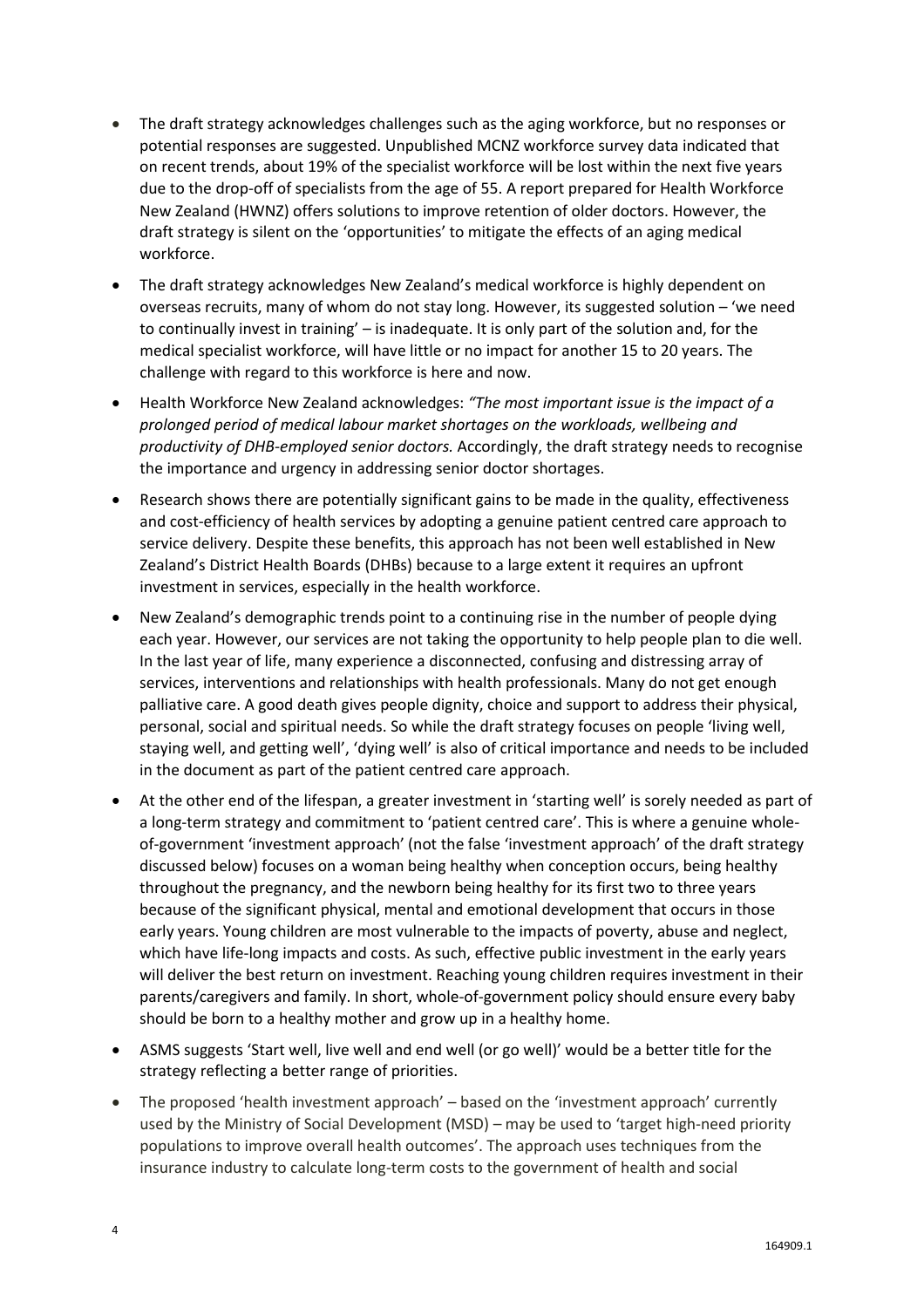services. However, it focuses only on costs and benefits to the government and not at the benefits to individuals and the community. Even the Productivity Commission has noted that "slavish application of an investment approach based purely on costs and benefits to government might lead to perverse outcomes".

- An ASMS *Research Brief* has identified considerable risks and uncertainties associated with the proposed use of Social Impact Bonds (SIBs). There is a lack of evidence that SIBs actually work as intended, especially given uncertainties surrounding how well they are likely to function in the New Zealand context. SIBs carry high risks of perverse incentives, with funding for SIBs programmes being dependent on measures of long-term health outcomes which will be influenced by multiple factors beyond the programmes themselves.
- The draft strategy highlights the need for 'trust, cohesion and collaboration'. However, the proposed new approach recommended in the Director-General of Health's commissioned Review of Funding contradicts this. If implemented, it would be a fundamental departure from the evidence-based collaborative, integrated model underlying current government policy and a return to the market-based policy of the 1990s. It would open up DHB services to competitive tendering, short-term funding, short-term planning, fragmentation of services and clinical teams, barriers to integration of clinical services, disruption to continuity of care, uncertainty for DHB employees and patients alike, lack of transparency due to commercial sensitivities (especially where private providers are involved), and increases in user charges for some (including, potentially, patients opting to travel for elective surgery).
- The draft strategy's aim to have a smart system depends largely on capital investments. However, whereas unmet health need is a sign of under-resourced clinical services, there is also increasing anecdotal evidence of DHBs accumulating a 'capital deficit' to attempt to balance their books. This is resulting in health professionals having to work with poorly functioning equipment and information technology which is vital for providing a safe and efficient service.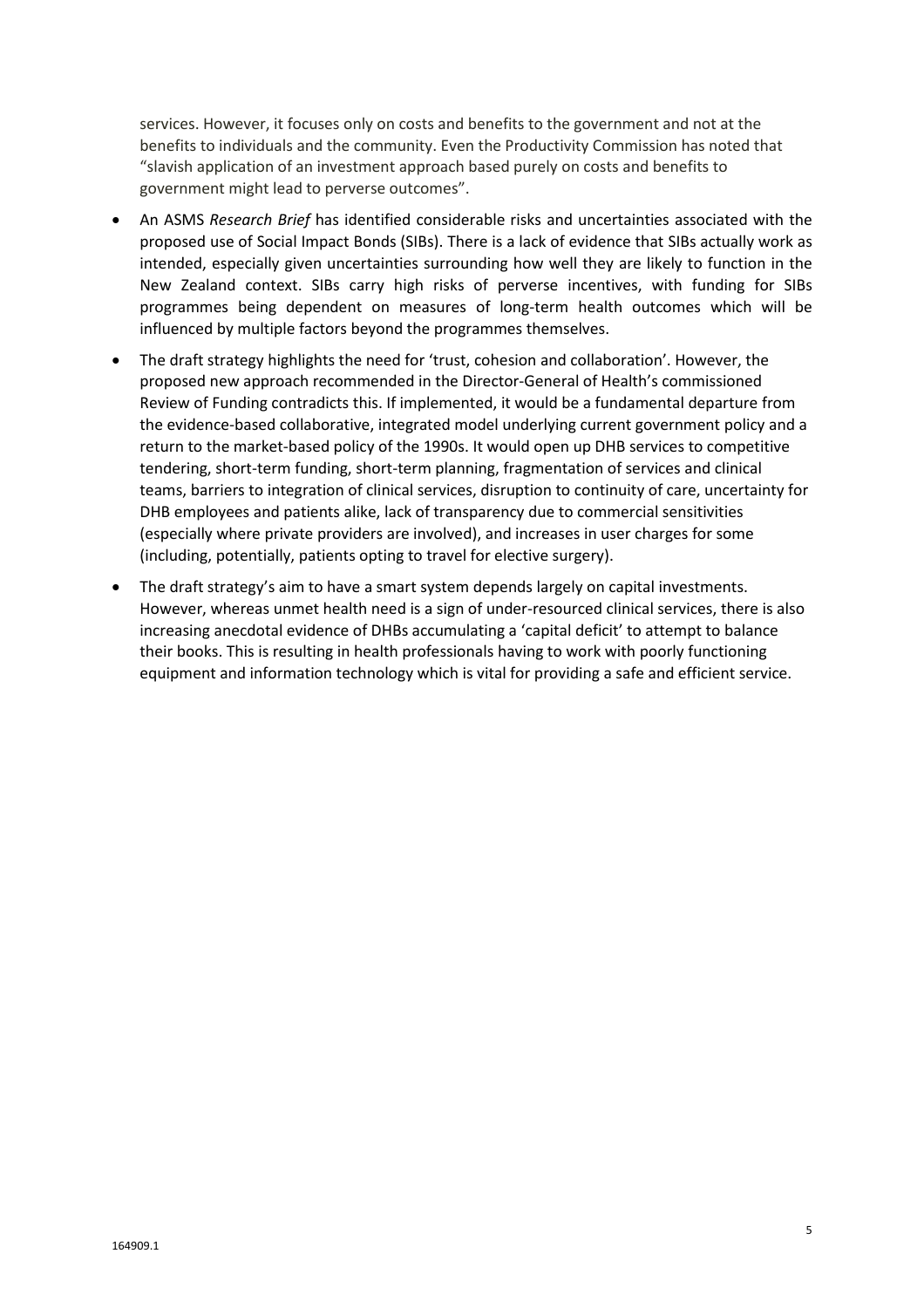# **General comments**

Much of the substance of the draft updated health strategy (the draft strategy) lies in a number of other documents, including the 400-page Productivity Commission report, the 40-page Capability and Capacity Review and the 40-page Health Funding Review. They cover a broad range of sometimes complex and controversial issues. The Health Funding Review, for example, proposes radical changes that resemble policies of the failed health 'reforms' of the 1990s. To allow little more than a month for consultation on the draft strategy is insufficient time to enable a proper analysis of what is being proposed.

This is made worse by the fact that the status of the above documents remains unclear. As far as the ASMS is aware they are at this point proposals which have yet to be decided on by the Government. This consultation therefore feels rather like an exercise in shadow-boxing.

Notwithstanding these comments, the ASMS supports the concept of a long-term strategy in health. We support the proposal to retain the seven principles of the original New Zealand Health Strategy. We also support the proposed additional principle of collaborating across sector to improve New Zealanders' wellbeing. However, there is much in the substance of the draft strategy, assuming the recommendations of the documents mentioned above are adopted, which we do not support and have serious concerns about.

One of the fundamental challenges of producing a 10-year strategy is to reconcile short-term political realities with a desire to plan in the longer term in a comprehensive way. In an ideal world there would be a process to produce broad public consensus, including cross-party agreement, on not only the principles of a health strategy but also the priorities, the challenges and the opportunities, leaving successive governments to implement the strategy in their own way, guided by their respective policies. In fact we believe there would be potentially huge health benefits if political parties could, to begin with, agree on policies to address the challenges at the 'start of life' and 'end of life' care. Without such agreement it cannot be assumed that current government policies will be continued by later governments over the next 10 years. This 10-year strategy, therefore, should not be dependent upon the policies and approaches of current government policies, especially where these are known to be contentious.

In the ASMS' assessment, while the draft strategy is presented as representing "the common view of where we want to go" (Minister's foreword) – it is in fact largely a reflection of current government policy.

It may be reasonable to promote government policy in the draft strategy where it happens to also be "the common view". However, there are aspects of government policy here that are controversial, such as the "investment approach" to services provision, the use of public-private partnerships, approaches to health funding, and parts of the government-commissioned report of the Productivity Commission, such as "social impact bonds". These do not represent the common view.

The political nature of the document is also evident in its less-than-candid perspective on a number of issues and omission of some notable inconvenient truths, which are discussed further below.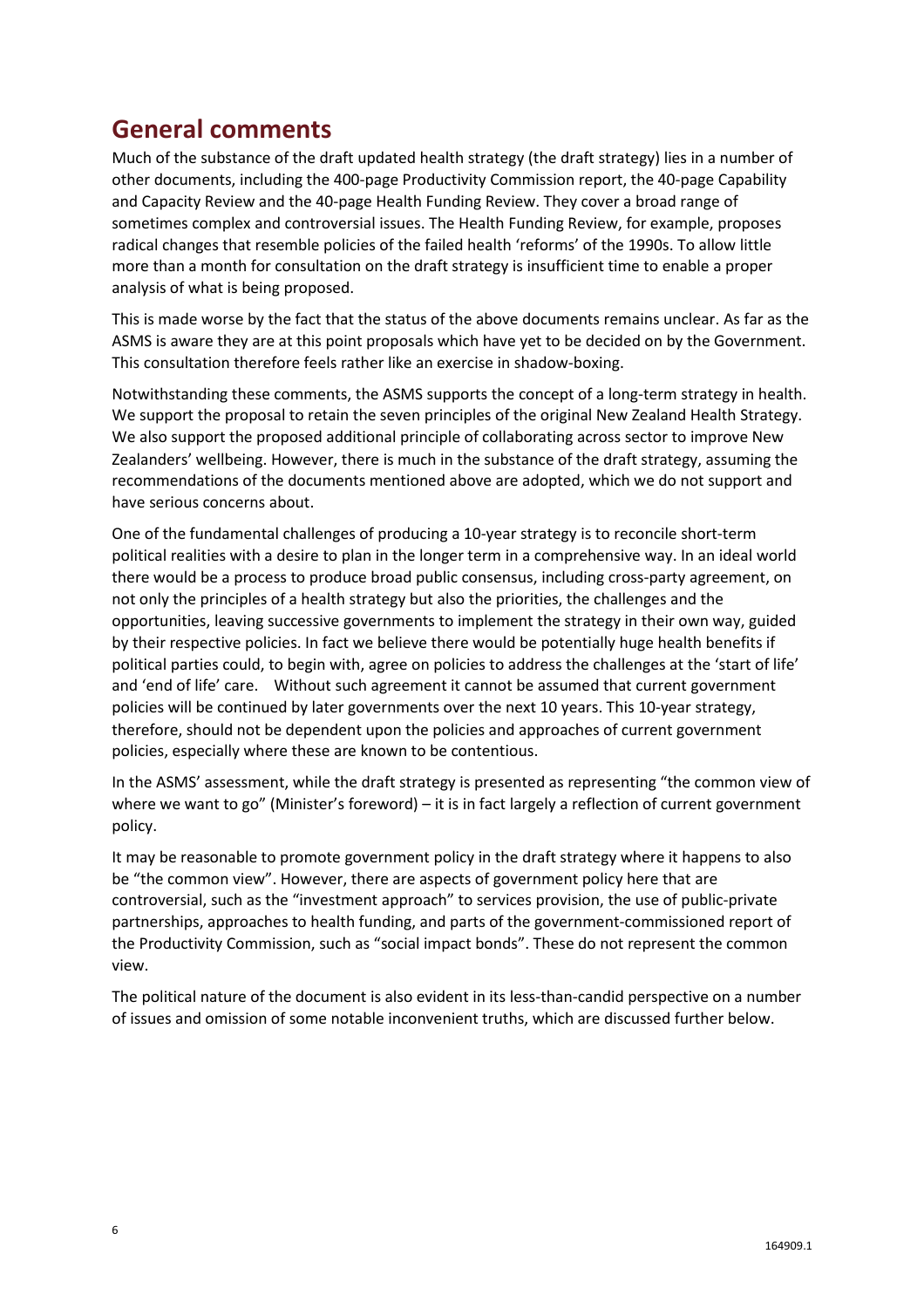# **The current state**

New Zealand has much to be proud of, including the health and health system indicators included in the draft strategy. But it is highly selective in the information it presents. The text box on page 2, for example, provides a number of positive indicators relating to our health system and New Zealanders' health status, but nowhere in the document is there a more comprehensive range of indicators, including the negative as well as the positive, to give a more balanced perspective.

If the essential aim of the draft strategy is to progress from the current state to a desired state in 10 years' time, it is vital that the current state – the starting point – is well defined. It is not well defined in this document.

# **New Zealand has a relatively efficient, good quality health system**

A Commonwealth Fund report comparing 23 health system performance indicators across 11 countries $^1$  shows New Zealand's performance on efficiency and quality of care is among the best, being ranked 3<sup>rd</sup> and 4<sup>th</sup> respectively. This has been achieved despite New Zealand being ranked bottom on health expenditure per capita. We note that while the draft strategy refers to this report, it overlooks these achievements, which are especially relevant given the repeated message in the document and some of the referenced documents that the system must undergo significant changes to become more efficient and affordable

The fact that the Commonwealth Fund gives New Zealand's health system an less-impressive overall ranking of 7<sup>th</sup> out of 11 is due to relatively poor performance indicators for access to services (7<sup>th</sup>), and equity (10<sup>th</sup>). And on a measure of 'healthy lives' (infant mortality, healthy life expectancy and mortality amenable to health care - that is, deaths that could have been prevented with timely care) New Zealand was placed  $9^{\text{th}}$ .<sup>1</sup>

Another measure where New Zealand ranks lowly is in physician numbers. According to the OECD, in 2013 New Zealand was 30<sup>th</sup> out of 32 countries on a measure of hospital specialists per population. We were above Chile and Turkey. (The figures include trainee specialists.) For primary care specialists, New Zealand ranked 20<sup>th</sup>. Physician numbers alone do not necessarily determine access to services – there are a range of factors – but it is reasonable to assume it is a key measure.

All of this indicates New Zealand's health system is performing comparatively well on what it actually *does*, but there are significant issues with what it *does not* do due to a lack of service capacity.

Poor access to diagnostic tests (11<sup>th</sup> out of 11 in the Commonwealth Fund report), long waits for treatment after diagnosis (10<sup>th</sup>), long waits to see a specialist (9<sup>th</sup>), cost barriers to primary care (9<sup>th</sup>), and long waits for elective surgery  $(8<sup>th</sup>)$  have all contributed to a growing, hidden unmet need.

Even in the Government's high priority services such as elective surgery, there have been numerous reports from around the country of increasing barriers to accessing treatment. It appears patients have to be in more pain to access elective surgery now than ever before. As the New Zealand Medical Association has put it, the gap between the patients who meet the clinical threshold for surgery, but fall short of our hospitals' financial threshold, is widening.<sup>2</sup>

 $\overline{a}$ 

<sup>1</sup> Australia, Canada, France, Germany, the Netherlands, New Zealand, Norway, Sweden, Switzerland, the United Kingdom, and the United States.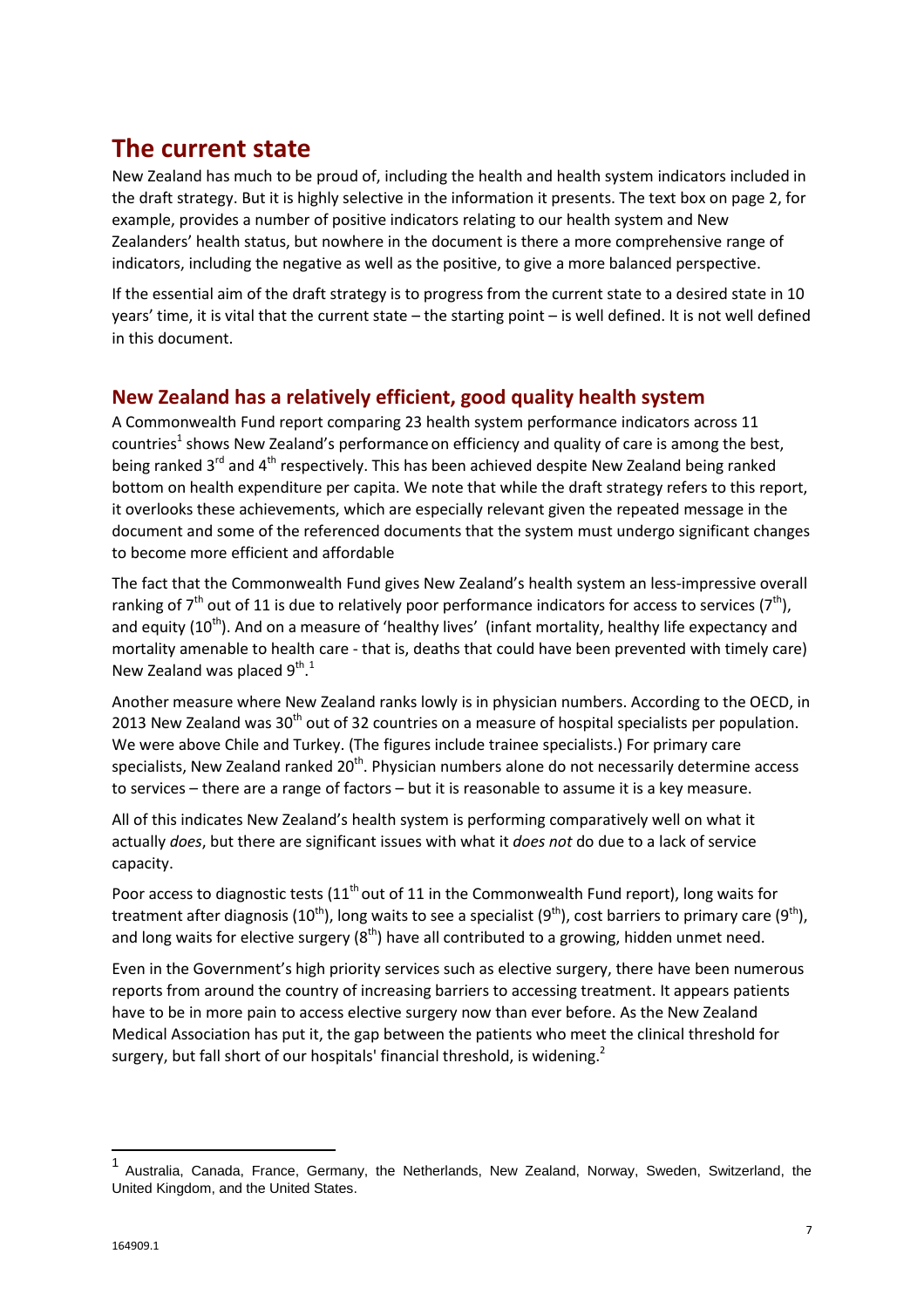So while it must be acknowledged that the numbers of operations have been steadily increasing, New Zealand's access to elective surgery (and waiting times for specialist appointments), as the Commonwealth Fund report shows, still lags behind many other comparable countries.

The health service indicators outlined above point to unmet health need which exists across a range of health care services, such as primary health care, dental health, mental health, sexual health, disability support and primary services for disadvantaged communities, as well as medical and surgical specialties.

### **New Zealanders' health status is poor in some key areas**

In a number of common health status indicators (Table 1), New Zealanders' state of health tends to fall in the bottom half of OECD countries. New Zealand also ranks poorly in comparisons with Australia, Canada and the United Kingdom (UK).

Health status indicators are of course influenced by a number of factors, including social, environmental, economic and lifestyle factors. (Though focusing on education campaigns to tackle issues such as obesity misses the point that they are often a result of social, commercial and political decision-making much more than individual decision-making.)

Of course poverty (not mentioned in the document) has a major effect on health. Access to and the effectiveness of the health system is also crucial. The importance of the health system in improving health status has tended to be understated in the past.<sup>3</sup> Indicators such as high suicide rates and high mortality amenable to health care indicate unmet need in both preventive and treatment services.

| <b>Health Status Indicator</b>                   | <b>Position among 33 OECD</b><br>countries<br>(1 being best) | NZ position relative to<br>Australia, Canada, UK<br>(1 being best) |  |
|--------------------------------------------------|--------------------------------------------------------------|--------------------------------------------------------------------|--|
| Life expectancy at birth                         | $10=$                                                        | 2= (behind Australia)                                              |  |
| Premature mortality                              | 26 (females)                                                 | 4                                                                  |  |
|                                                  | 18 (males)                                                   | 4                                                                  |  |
| Mortality from ischemic                          | 23 (females)                                                 | 4                                                                  |  |
| heart disease                                    | 25 (males)                                                   | 4                                                                  |  |
| Mortality from                                   | 24 (females)                                                 | 4                                                                  |  |
| cerebrovascular disease                          | 17 (males)                                                   | 3 (above UK)                                                       |  |
| Mortality from all cancers                       | 28 (females)                                                 | 4                                                                  |  |
|                                                  | 13 (males)                                                   | 3 (above UK)                                                       |  |
| <b>Suicides</b>                                  | 27                                                           | 4                                                                  |  |
| Infant mortality                                 | 29                                                           | 4                                                                  |  |
| Obesity prevalence (adults)                      | 27                                                           | 2= (behind UK)                                                     |  |
| Diabetes prevalence<br>(adults aged 20-79 years) | 24                                                           | 3 (above Canada)                                                   |  |

# **Table 1: New Zealand's position in the OECD's health status indicators, 2013\***

Source: OECD Health Statistics, 2015; International Diabetes Federation. IDF Diabetes Atlas, 6<sup>th</sup> Ed. 2014; Global Health Observatory Repository, WHO 2015. \*Or latest year where data are available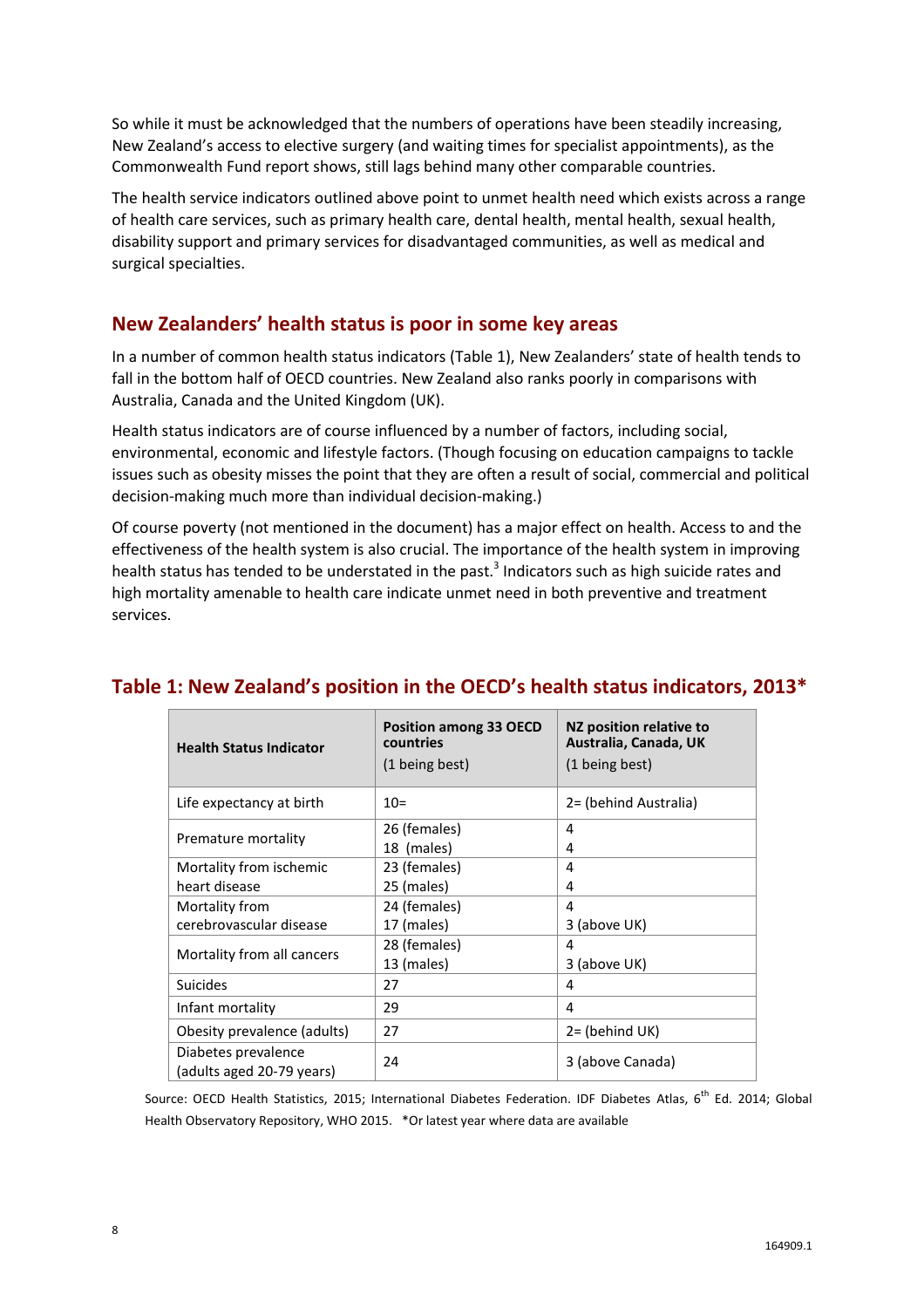# **The challenges**

Challenges to meeting health need tend to be understated, whereas challenges relating to resourcing the system are overstated.

### **Health status indicators**

New Zealanders' health status indicators such as those listed in Table 1 show the challenges facing our health services challenges are much greater than is suggested in the draft strategy. New Zealand's health system not only faces the 'global' challenges of an aging population and, with it, an increase in long-term conditions (called a growing 'burden' in the document) such as heart disease, diabetes, depression and dementia, we are facing those challenges from a poor starting point compared with other countries.

### **Inequality**

Further, although the draft strategy acknowledges health inequality as a key challenge, it only does so in relation to Maori and Pacific peoples. While we agree a concerted effort is needed to address Maori and Pacifica health inequalities, the same must be said for health inequalities related to socioeconomic status, which are well recognised in the health sector but are ignored in the document. Poverty – a word overlooked – must feature highly in the strategy as a major factor in health disparities and health outcomes, especially for children.

We note also an anomaly in the 'word map' where 'inequality' is under-emphasised due to being included twice.

# **Aging workforce**

Other valid challenges are identified, such as the aging workforce and the effects of climate change, but no responses or potential responses are suggested. On the former, the Senior Medical Officer Commission of 2008/09 identified a sharp drop in numbers from the age of 55, which it considered "seems likely to reflect a loss of [specialists] to the system through early retirement and emigration".<sup>4</sup> Unpublished MCNZ workforce survey data indicated that on recent trends, about 19% of the specialist workforce will be lost within the next five years due to the drop-off of specialists from the age of 55.

A report prepared for Health Workforce New Zealand (HWNZ) acknowledges that "older doctors are working fewer hours and many are retiring earlier… Concern about earlier retirement of doctors and the aging of the medical workforce has been noted by commentators and many of the specialist colleges, as it is considered this will exacerbate current workforce shortages."<sup>5</sup>

The report suggests that "if doctors can be encouraged to work longer, albeit for fewer hours per week, in different specialty areas and/or in different roles, workforce supply may not decrease as fast as predicted". It identifies a number of potential 'solutions', including suggestions for improving career satisfaction (including interventions to reduce stress), changing work roles, introducing more part-time and job-share positions and more flexibility in work hours, retraining in other specialties, and career and succession planning.

However, the report notes limited New Zealand research about doctors' intentions with respect to retirement, and what would keep them in practice. It calls for more research and information to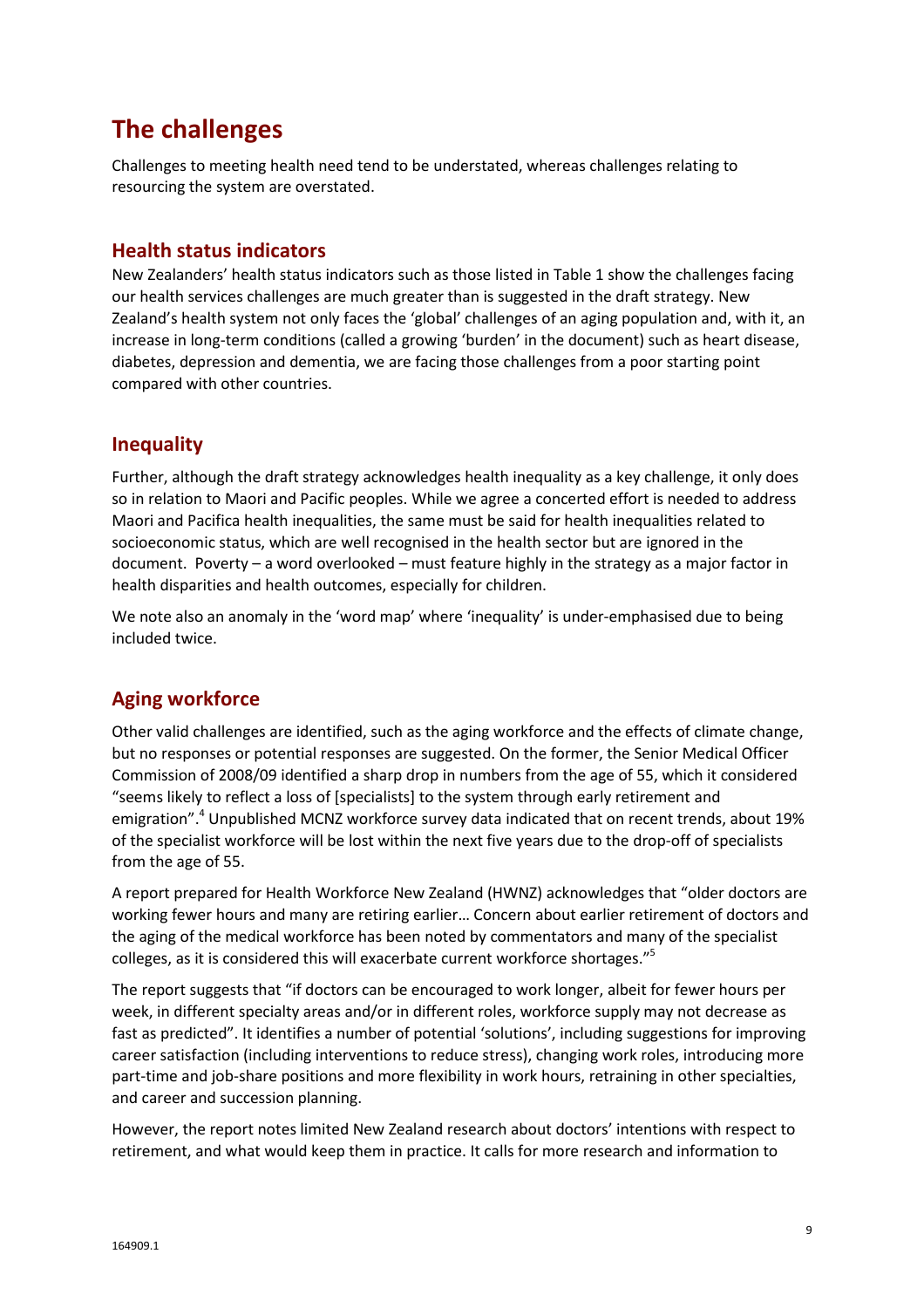enable longer term workforce modelling and to align the needs of younger doctors wanting work-life balance and 'portfolio lifestyles' with more flexible working conditions for older specialists.

It is hugely disappointing that the draft strategy is silent on the opportunities to mitigate the effects of an aging medical workforce.

### **High dependency on overseas recruitment**

The draft strategy acknowledges New Zealand's medical workforce is highly dependent on overseas recruits, many of whom do not stay long. However, its suggested solution – 'we need to continually invest in training' – is inadequate. It is only part of the solution and, for the medical specialist workforce, will have little or no impact for another 15 to 20 years. The challenge with regard to this workforce is here and now.

International workforce indicators point to an increasingly competitive market for medical specialists which, as an OECD report warned, "would make the New Zealand trained health professionals harder to retain, and the potential pool of foreign recruits more difficult to attract".<sup>6</sup>

In 2011, HWNZ's Executive Chair Des Gorman acknowledged "the key issues that are germane to the number of doctors in our workforce are recruitment, migration and retirement, and all three require address".<sup>7</sup> However, to date there are no significant measures in place that address these issues with respect to the specialist workforce.

In 2014, HWNZ's report *Health of the Health Workforce 2013 to 2014*, stated:<sup>8</sup>

*While the [Medical Workforce] Taskforce initially focused on the immediate postgraduate period, a whole-of-career perspective has now been adopted. The most important issue is the impact of a prolonged period of medical labour market shortages on the workloads, wellbeing and productivity of DHB-employed senior doctors.*

Accordingly, the draft strategy needs to recognise the importance and urgency in addressing senior doctor shortages.

For further information on the issues facing the medical specialist workforce, two reports, *The Public Hospital Specialist Workforce* (2013) and a follow-up publication *Taking the temperature of the public hospital specialist workforce* (2014), are available electronically via the following links:

[http://www.asms.org.nz/wp-content/uploads/2014/07/The-Public-Hospital-Specialist-Workforce](http://www.asms.org.nz/wp-content/uploads/2014/07/The-Public-Hospital-Specialist-Workforce-web.pdf)[web.pdf](http://www.asms.org.nz/wp-content/uploads/2014/07/The-Public-Hospital-Specialist-Workforce-web.pdf)

[http://www.asms.org.nz/wp-content/uploads/2014/09/Taking-the-temperature-of-the-public](http://www.asms.org.nz/wp-content/uploads/2014/09/Taking-the-temperature-of-the-public-hospital-specialist-workforce-August-2014-FINAL.pdf)[hospital-specialist-workforce-August-2014-FINAL.pdf](http://www.asms.org.nz/wp-content/uploads/2014/09/Taking-the-temperature-of-the-public-hospital-specialist-workforce-August-2014-FINAL.pdf)

#### Health system funding

The draft strategy includes an unchallenged Treasury view – and we consider it an alarmist view – that "New Zealand cannot afford to keep providing services as we do now" and that "without significant change, government health spending would have to rise from about 7 percent of GDP now, to about 11 percent of GDP in 2060".

There are several points to make about this.

First, it is accepted internationally that there is no 'right' level of funding for health care. It is not the role of Treasury to determine what is 'affordable'. That is a political decision.<sup>9 10</sup> It may be that the current Government agrees with Treasury's view. But, again, while it would be reasonable for current government policy to guide the way the strategy is implemented, it should not form the platform to shape the strategy itself.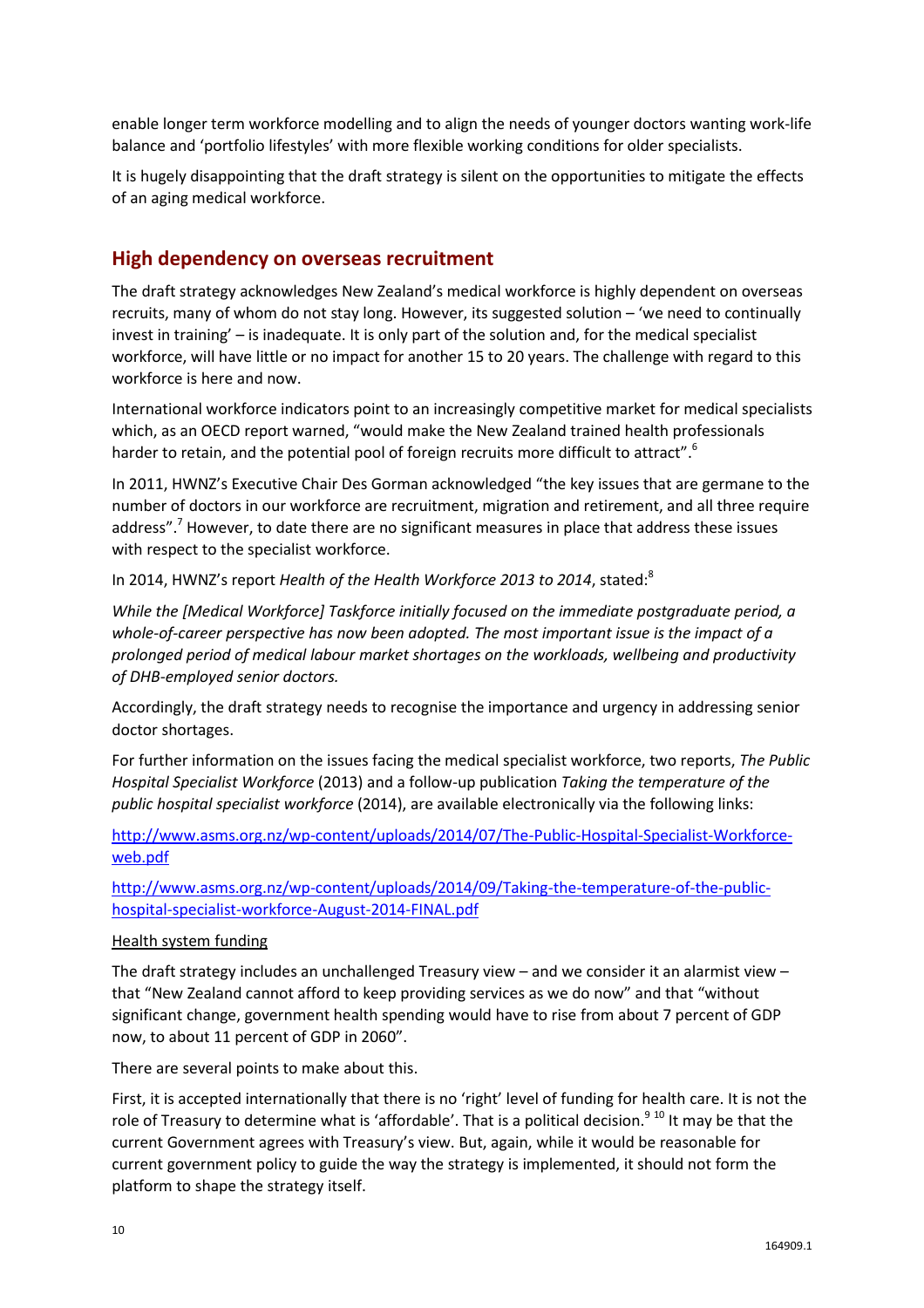Second, Treasury data show actual Vote Health expenditure has been falling as a proportion of GDP over recent years – an intentional policy move flagged by Treasury in a document dated June 2012.<sup>11</sup> Treasury data, including recent GDP adjustments, show that while Vote Health's total operational and capital expenditure was close to 7% of GDP a few years ago, it is now closer to 6% (Table 2).

| Year                                         | 2009/10 | 2010/11 | 20011/12 | 2012/13 | 2013/14 | 2014/15 |
|----------------------------------------------|---------|---------|----------|---------|---------|---------|
| Vote Health<br>$(\$m)^*$                     | 13,128  | 13,753  | 14,160   | 14,449  | 14,849  | 15,009  |
| Nominal GDP<br>for the year to<br>June (\$m) | 195,399 | 203,791 | 212,307  | 216,585 | 234,027 | 240,571 |
| % of GDP                                     | 6.72%   | 6.75%   | 6.67%    | 6.67%   | 6.34%   | 6.24%   |

### **Table 2: Total Vote Health expenditure as a proportion of GDP**

Sources: Treasury: *Financial Statements of the Government of New Zealand for the Year Ended June 2015*, October 2015.

\* \$49 million has been subtracted from the funding allocations for 2012/13 onwards to account for estimated health provider superannuation contributions such as to Kiwisaver, previously paid for by the State Services Commission.<sup>12</sup>

The drop in health funding as a proportion of GDP is largely a result of significant funding shortfalls in Vote Health's operational funding since 2009/10. Data are not available to enable an accurate assessment of how much money has been saved over those years through genuine efficiencies and how much has been 'saved' through service cuts and increases in user charges. With that qualification, taking into account actual expenses, consumer price index (CPI), population and average wage increases, Vote Health's operational funding shortfall has accumulated to an estimated \$0.8 billion between 2009/10 and 2014/15. This year's estimated funding shortfall would make that more than \$1 billion.<sup>13</sup>

Similarly, core government expenditure has been falling in recent years, having peaked in 2011, and is forecast to drop to 29.2% of GDP in 2019. The intention according to Finance Minister Bill English is to see it drop to 25% within the next six to seven years. The continued under-resourcing of our health services, then, is not owing to unaffordability; it is a policy decision to give priority to a policy of reducing government expenditure overall and introducing tax cuts.<sup>14,15</sup>

In line with those policy priorities, the Government's trajectory is one of continuing cuts in health spending. Treasury's Budget 2015 data<sup>16</sup> and the Ministry of Health's demographic growth rate data<sup>17</sup> show Vote Health's operational funding is forecast to drop by approximately 4% each year, allowing for inflation and demographic changes. The extent to which that forecast funding is adjusted upwards depends on how much is allocated to Vote Health from the Government's general budget operating allowance. However, in the past, the additions to Vote Health from the operating allowance have not been enough to keep up with rising costs, population growth and new programmes.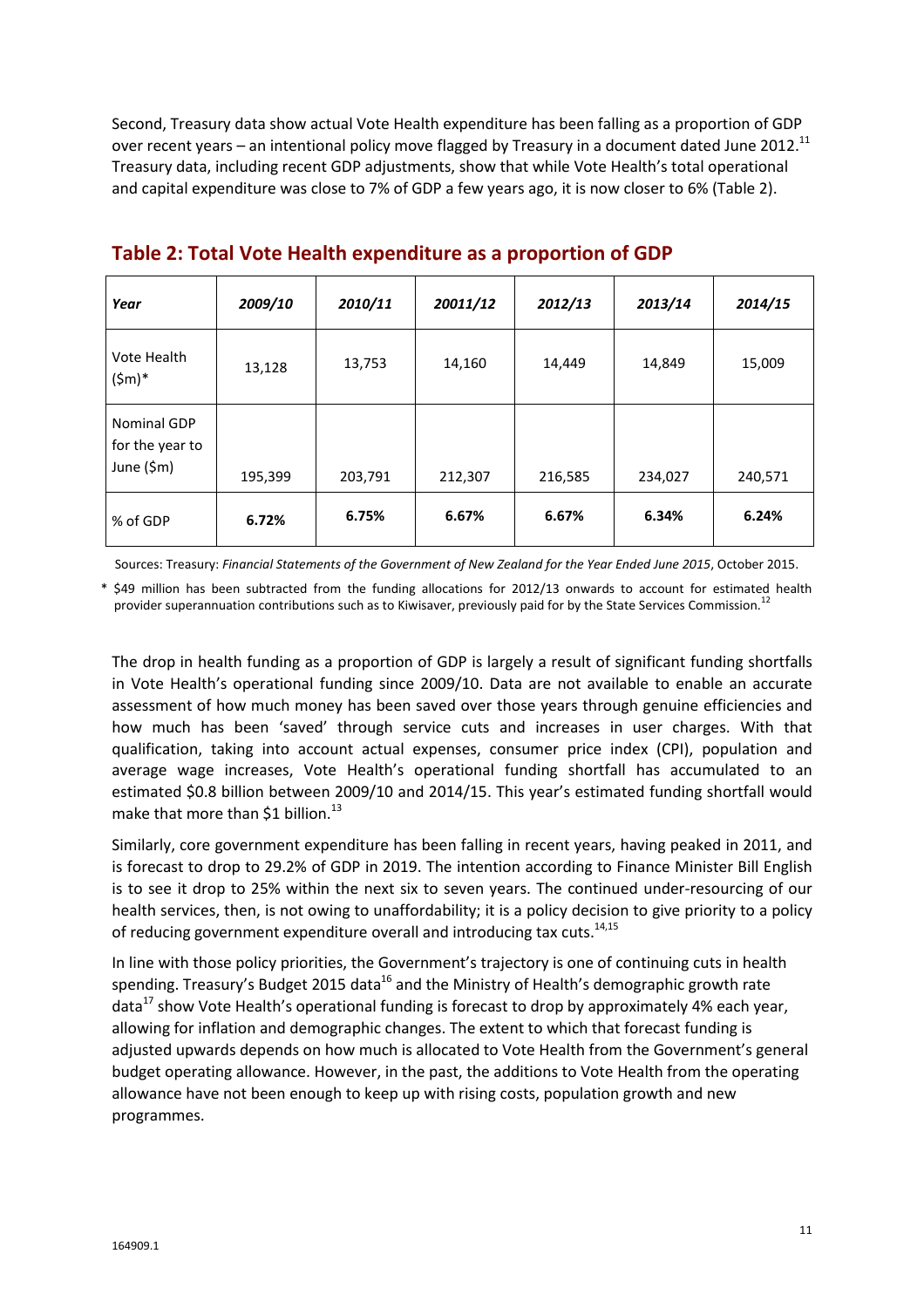The Treasury graph used in the draft strategy (p 6) projecting a steep rise in government health spending as a proportion of GDP over the next 40 years is not consistent with recent trends or stated government intentions for the coming years, so at the very least it needs explanation.

Thirdly, notwithstanding the points made above, the draft strategy implies that government health and disability services spending of 11% of GDP by 2060, as projected by Treasury, is excessive. In fact government health spending in some OECD countries is already between 9% and 10% of GDP. In England, where the public-private expenditure mix is similar to New Zealand's, an independent commission recently recommended to the English Treasury that public spending on health and social care (ie, including disability services and aged care) should be increased to 11%-12% of GDP by *2025*. 18 19

Fourthly, if New Zealanders' health needs are not met by public health services, the costs do not disappear; they still have to be borne by the economy. The important question then becomes whether it is more efficient and equitable to pay for health needs privately or publicly. There are good reasons to conclude that it is more efficiently and equitably provided publicly. As Treasury itself has noted:

*We do not currently see a clear case for moving away from a predominantly single-payer, taxfinanced health system. Systems like ours are typically better at containing health spending and there is no one system that presents a clearly more efficient alternative.<sup>20</sup>*

If we add considerations of equity to cost-containment, private provision is not likely to be better for people, the country and the economy, and that is well illustrated by the costly and inequitable situation in the United States.

This is important because the argument that current levels of funding are 'unstainable' are used as the rationale to introduce 'significant change' in the model of our current health system (p6).

We agree in principle that the health New Zealand system must continue to perform as efficiently as possible. As discussed above, it is doing relatively well in this respect when measured against comparable countries. We therefore do not support the stated rationale for 'significant change' in the current model.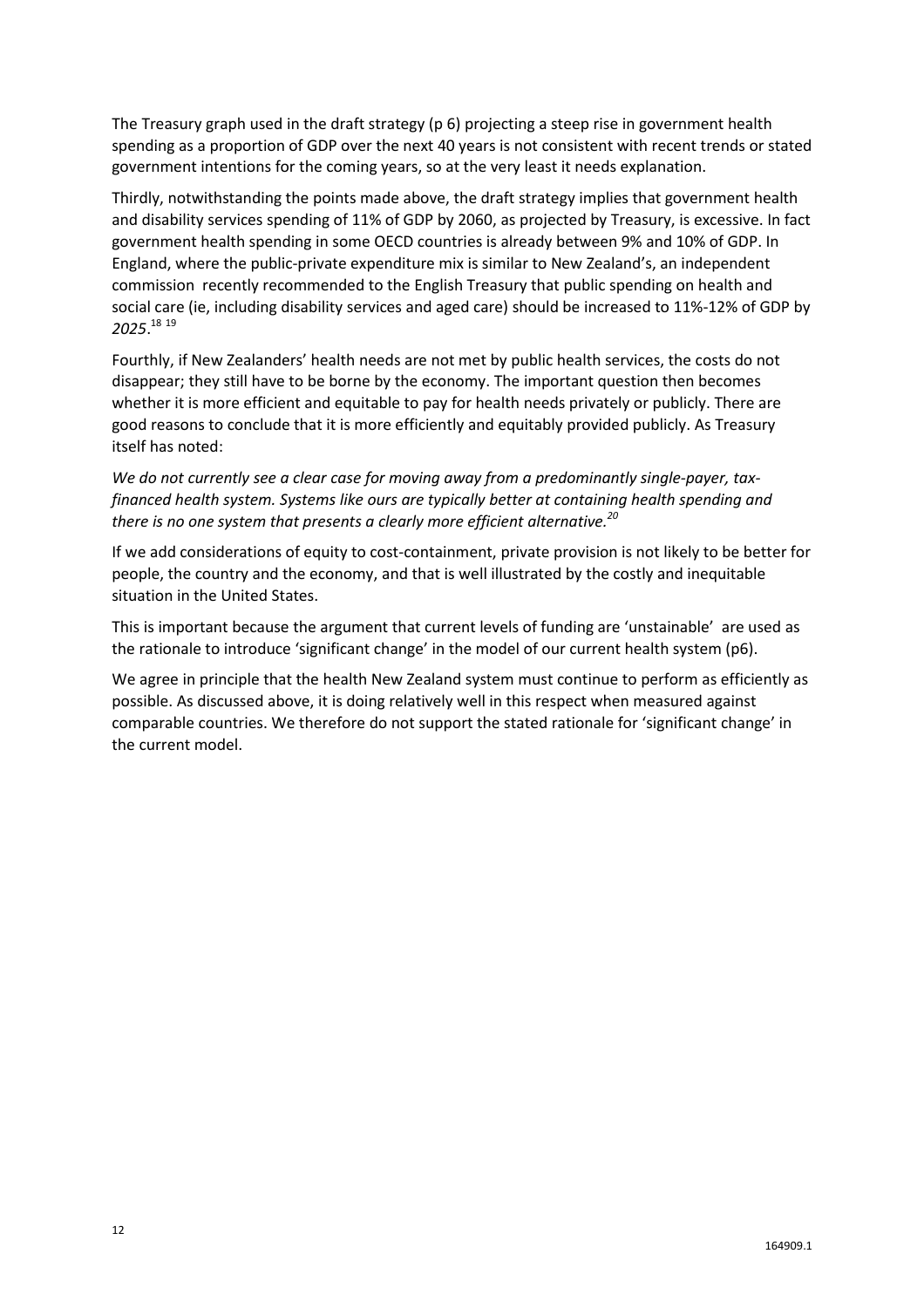# **Opportunities**

New Zealand has much to be proud of, including a largely publicly funded, universal health system; a no-fault accident compensation scheme; and a committed and highly trained workforce, as acknowledged in the draft strategy.

# **Distributive clinical leadership**

There is a significant opportunity to improve the cost-efficiency and effectiveness of our health services by giving a stronger commitment to distributive clinical leadership – a policy which has cross-party support and therefore would be appropriate to include in the long-term strategy.

There is now a strong body of evidence showing comprehensive clinical leadership can do what New Zealand's successive attempts at health reform have failed to achieve: significantly improve the effectiveness and efficiency of our public hospitals across the whole spectrum of services (not just the selected few targeted by Government) while managing the increasing costs of health care.

Indeed, given the health indicators for the coming decade, the ability of our health system to meet the growing demands may well rest on the extent to which comprehensive clinical leadership is established in practice.

*Quite simply, the reforms we need are only likely to be successful if clinically led.*

 $-$  Professor Des Gorman, Executive Chair, HWNZ<sup>21</sup>

Successful clinical governance, as envisaged by the Government's *In Good Hands* policy statement and by the *Time for Quality* agreement between the ASMS and the country's DHBs requires distributive leadership, embedded at every level of the system.<sup>22 23</sup>

Some of the many specific benefits of distributive clinical leadership include:

- effective and efficient development of new innovative service models
- quality training and supervision
- sustainable achievement of government health targets
- improved safety and quality of services and outcomes.

For this to succeed in any meaningful way, financial investment is needed to develop the capacity of the specialist workforce to enable 'time for quality'.

Despite the many benefits of distributive clinical leadership, and support by successive governments, it has been ignored in the draft strategy. We strongly recommend that this is rectified in the final document.

### **Patient centred care**

In the context of the draft strategy, 'time for quality' is needed to provide 'patient centred care'. For example, for:

- "understanding people's needs and wants and partnering with them to design services to meet these;" and
- "encouraging and empowering people to be more involved in their health by engaging with them about their wellbeing and helping to make health choices" (p 11).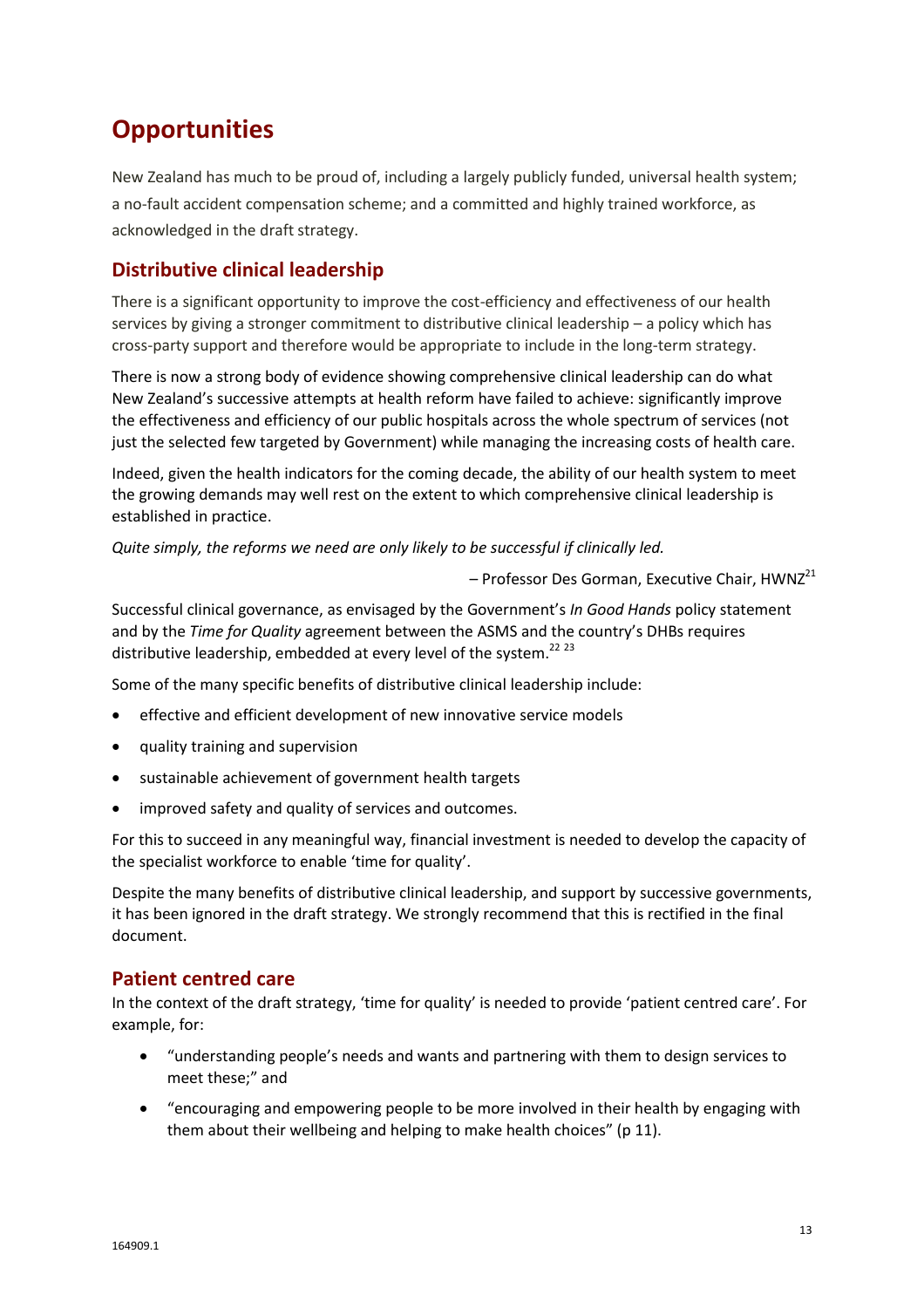This is especially important given our health services are facing increasing numbers of patients with chronic and complex needs and for enabling patients and families to make informed decisions about end-of-life care.

New Zealand's demographic trends point to a continuing rise in the number of people dying each year. However, our services are not taking the opportunity to help people plan to die well. In the last year of life, many experience a disconnected, confusing and distressing array of services, interventions and relationships with health professionals. Many do not get enough palliative care.

A good death gives people dignity, choice and support to address their physical, personal, social and spiritual needs. So while the draft strategy focuses on people 'living well, staying well, and getting well', 'dying well' is also of critical importance and needs to be included in the document as part of the patient centred care approach.

This should involve three reforms. First, we need more public discussion about the limits of health care as death approaches, and what we want for the end of life. Second, we need to plan better to ensure that our preferences for the end of life are met. Third, services for those dying of chronic illness need to focus less on institutional care and more on people's wishes to die at home and in homelike settings.<sup>24</sup>

At the other end of the lifespan, a greater investment in 'starting well' is sorely needed as part of a long-term strategy and commitment to 'patient centred care'. This is where a genuine whole-ofgovernment 'investment approach' (not the false investment approach of the draft strategy, discussed below) focuses on a woman being healthy when conception occurs, being healthy throughout the pregnancy, and the newborn being healthy for its first two to three years because of the significant physical, mental and emotional development that occurs in those early years. Young children are most vulnerable to the impacts of poverty, abuse and neglect, which have life-long impacts and costs. As such, effective public investment in the early years will deliver the best return on investment. Reaching young children requires investment in their parents/caregivers and family.<sup>25 26 27</sup>

In short, whole-of-government policy should ensure every baby should be born to a healthy mother and grow up in a healthy home.

More broadly, research shows there are many benefits from patient centred care when it is properly implemented. When healthcare administrators, clinicians, patients and families work in partnership, the quality and safety of care rises and provider and patient satisfaction increase. Recent research indicates that a patient centred approach can also make health service delivery more efficient.<sup>28</sup>

Specific benefits include decreased mortality, decreased emergency department return visits, fewer medication errors, lower infection rates, and reductions in both underuse and overuse of medical services. In the care of patients with chronic conditions, studies indicate that patient centred approaches can improve disease management, increase both patient and doctor satisfaction, increase patient engagement and task orientation, reduce anxiety, and improve quality of life.<sup>29</sup>

A patient centred care approach has also been linked to improvements in long-term outcomes in cardiac patients and is seen as integral to preventative care.<sup>30</sup>

Further, it has been acknowledged that, to succeed, a patient centred care approach must address staff needs, because the staff's ability to care effectively for patients is compromised if they do not feel cared for themselves. Once the patient centred care approach is firmly established, a positive cycle emerges where increasing patient satisfaction increases employee satisfaction, and this, in turn, improves employee retention rates and the ability to continue practising patient centred care.<sup>31</sup>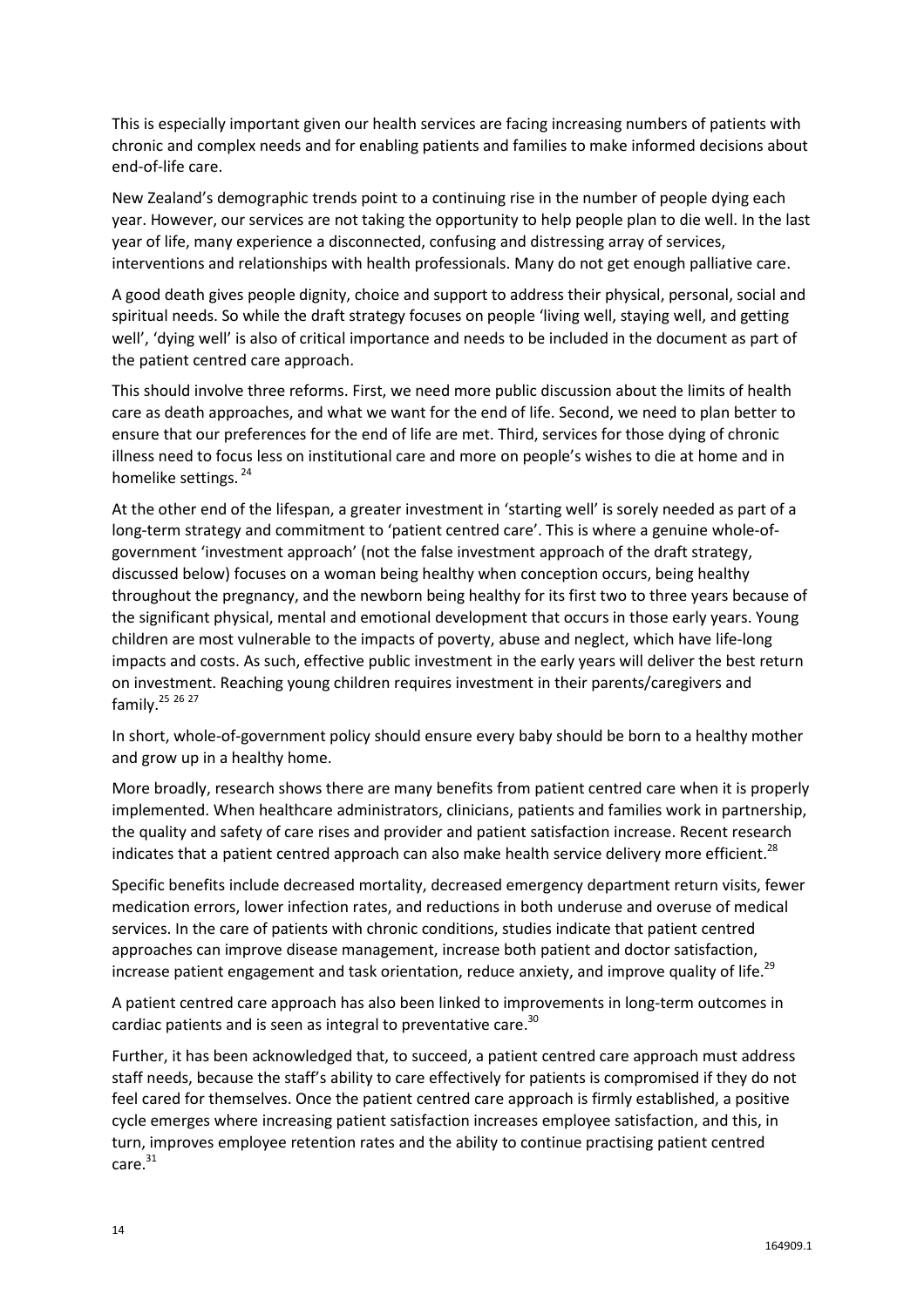Limited resources in the form of underfunding, low staffing levels and low morale in already overstretched systems are a perceived barrier to the practice of patient centred care.<sup>32</sup>

An underlying reason why a comprehensive patient centred care approach has not been well established in New Zealand's DHBs, despite all of these benefits and more, is that it requires an upfront investment in services, especially in the medical specialist workforce.

Good patient centred care also requires more active participation from elected DHB board members. If the desired approach is to "understand how health fits into people's lives, and how it relates to the common needs, interests and priorities," (p11), then one obvious avenue for this, aside from health professionals, is through the elected members of the district health boards. However, while currently most board members are elected by the public, all board members (both elected and appointed) are directly responsible and accountable to the Minister of Health.<sup>33</sup>

In the ASMS' experience, the result has been that, with a few exceptions, elected board members have been politically managed and community engagement and representation has fallen well short of what was expected when DHBs were established. The extent to which elected board members are able to advocate on behalf of their communities would be further diminished if boards are reduced to nine members, with six appointed by the Minister, as recommended by the Capability and Capacity review.

# **Quality and safety**

We support the draft strategy's aim to improve the safety and quality of health services, which could potentially have a significant positive impact on the efficiency and effectiveness of the service. One frequently referenced study has estimated that adverse events in our health services could cost New Zealand \$870 million per year, of which \$590 million is due to potentially preventable events mostly occurring in the hospital system. 34

While a range of factors contribute to this, there are many examples indicating specialist staffing levels is an important factor, especially given the increasing complexity of health care delivery is placing greater demands on the expertise of doctors and teams of healthcare professionals. However, increasing heavy clinical demands have meant many specialists are unable to find the recognised professional minimum standard of time for non-clinical duties, including time for continuing education, research, quality improvement activities and, not least, training other doctors.

An Australian survey of quality and safety practitioners found, "The single proposal judged by survey respondents to have the highest potential effect on reducing adverse events was that the supervision and support of junior doctors be improved."<sup>35</sup>

# **'Smart system'**

The draft strategy's aim to have a smart system depends largely on capital investments. However, whereas unmet health need is a sign of under-resourced clinical services, there is also increasing anecdotal evidence of DHBs accumulating a 'capital deficit' to attempt to balance their books.<sup>36,37</sup>

One of the most recent examples is the privatisation of the Wellington region's hospital laboratory services, which occurred after the Service Integration and Development Unit (SIDU) for Capital & Coast, Hutt Valley and Wairarapa DHBs reported that "upgrading the Wellington Hospital laboratory has been deferred for several years due to capital restraints" and "Hutt laboratory has had very little capital investment for many years". Some laboratory equipment was described as being "held together by bits of wire" and potential failure placed patients at risk. Privatisation of the hospital laboratories "allows for private capital investment to upgrade the facilities which the three DHBs have not been able to match".<sup>38</sup>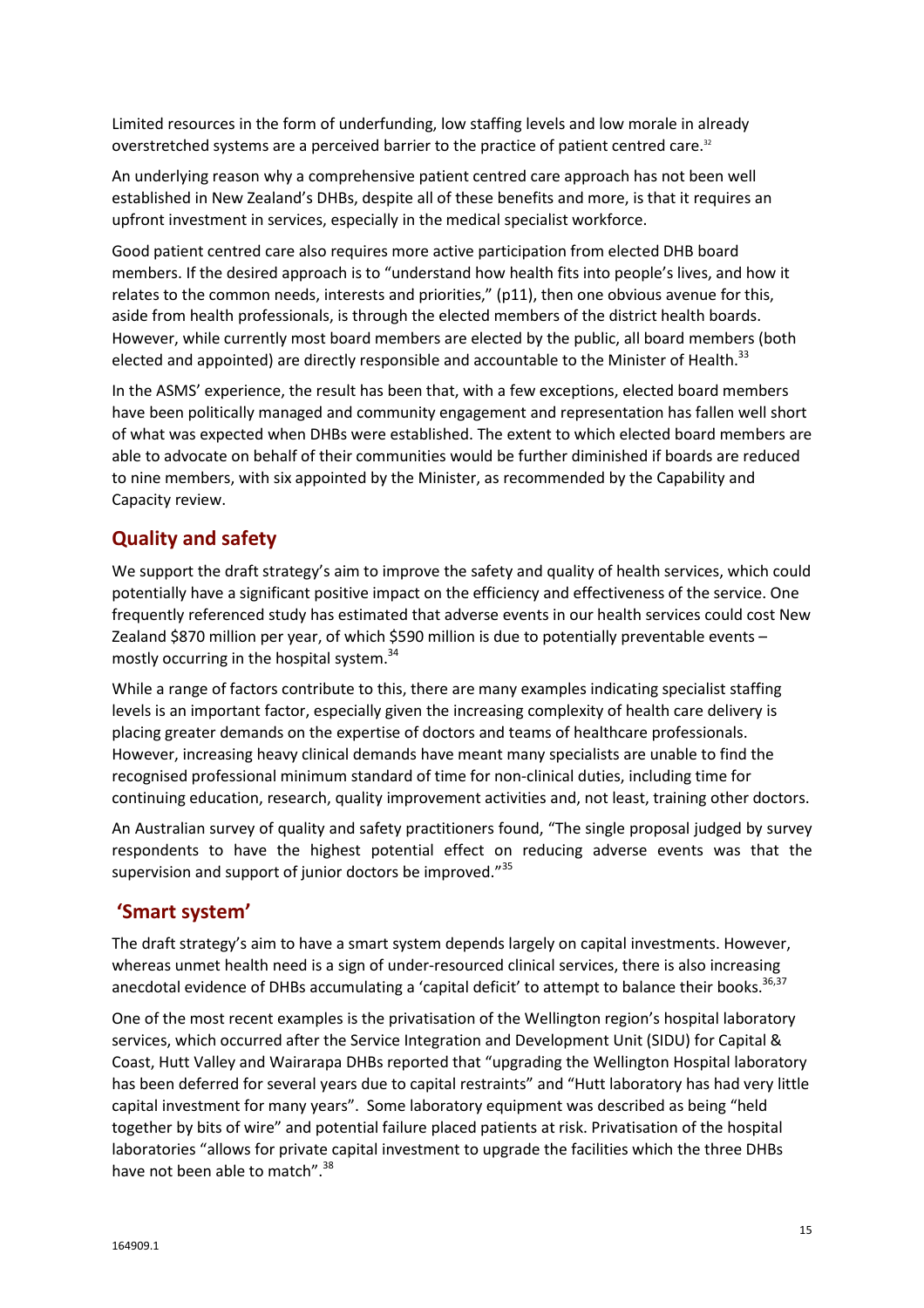The short-term financial fix, however, comes at a cost in the longer term given the bottom line for private financial investment is to make a profit.

In the United Kingdom, where private capital investment has been widely used by successive governments to avoid short-term public expenditure in the NHS, some regional services ended up facing such crippling repayments that the Government needed to inject (pounds)1.5 billion in 'emergency funding' so that services were not cut to pay the bills. $39$ 

The draft strategy highlights the importance of "information being reliable, accurate and available at the point of care" (p24). But again there is much anecdotal evidence that DHBs are not investing in information technology sufficiently to enable this to be a reality.

We agree it is important that the health workforce's activities are supported by up-to-date and functional information technology. Clinicians increasingly rely on information technology to deliver day-to-day services. This includes but is not limited to accessing patient information, electronic medical records, results of investigations, etc. Systems to enable electronic prescribing and electronic requesting of investigations further add to health professionals' reliance on IT for the management of patients. The ASMS raised with the Capability and Capacity Review team the frustration and time wasted, reported by our members, in dealing with unreliable systems and outdated software. Furthermore patient care can be severely compromised when access to IT is interrupted.

The National Health IT Board is pushing ahead with its work programme and vision of the shared medical record across providers and we fully support this. However, the National Health IT Board seems to have very little or no influence on individual DHBs' Information Services departments. Some basic functionality is lacking at the coal face. Outdated web browsers, difficulties in accessing email on different work stations, and system down-time adds to frustration and risk.

Patient expectations of what hospital information technology can deliver far exceed reality. Patients increasingly want to communicate with their doctor by means of email, text message and have access to their laboratory results, etc. They are willing to share their health information via insecure IT systems to expedite their care. We urgently need to find a secure solution.

Greater investment in technology, however, is not necessarily a cost-saver, as is suggested in the draft strategy. Technological change could potentially reduce demand for health services and lower costs or, just as easily, generate increased demand on the health sector and raise costs. $40\frac{41}{10}$ 

We note a government-commissioned review of New Zealand's Electronic Health Records Strategy<sup>42</sup> suggests more investment in technology could improve 'productivity' and lower costs but its arguments are based on fundamentally flawed 'productivity' measurements, which the ASMS critiqued in 2013.<sup>43</sup> The review also showed a lack of understanding of our health system by claiming New Zealand's costs and staffing levels per hospital bed were relatively high without recognising that our hospital bed numbers per population are among the lowest in the OECD. If the draft strategy's aspirations for greater cost-effectiveness through great use of technology are based on such advice, the potential for improvement will be less than expected.

We also caution that while greater investment in electronic health records and advanced access scheduling may be necessary to move medical care into the 21st century, this should not be conflated with achieving patient centred care. Simply implementing an electronic health record in itself is not patient centred unless it strengthens the patient-clinician relationship, promotes communication about things that matter, helps patients know more about their health, and facilitates their involvement in their own care. Similarly, advanced access scheduling would have limited value, in terms of patient centred care, if it simply leads to greater access to an overworked health professional workforce.<sup>44</sup>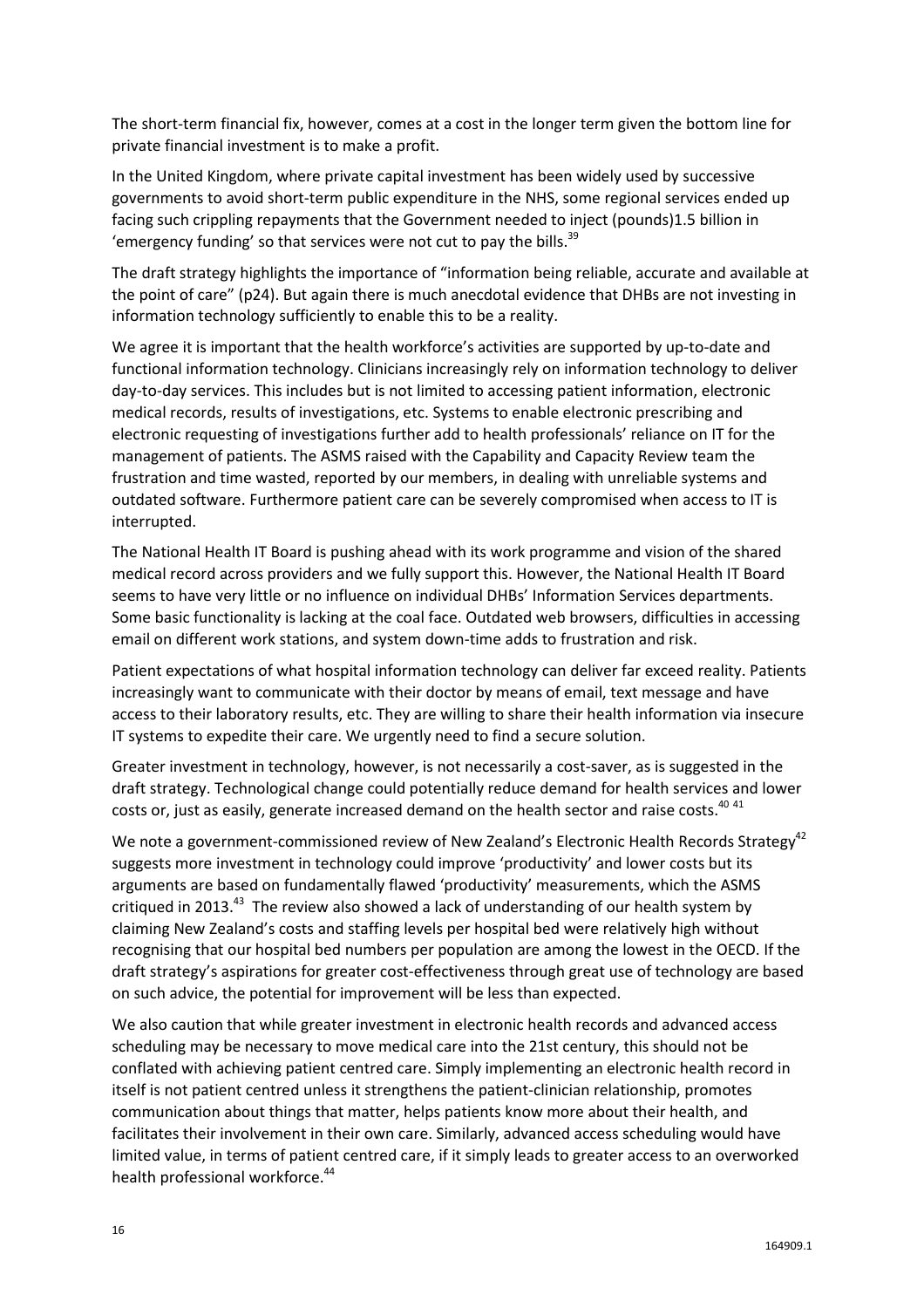# **'Action areas' with high risk of unintended consequences**

# **'Health investment approach'**

The health investment approach – based on the 'investment approach' currently used by the Ministry of Social Development (MSD) – may be used to 'target high-need priority populations to improve overall health outcomes' (p 41). The approach uses techniques from the insurance industry to calculate long-term costs to the government of health and social services.<sup>45</sup>

However, it fails the test of being an investment approach. A true investment approach should take a long-term view of both the costs and the benefits of public services in order to reduce costs while maintaining or improving effective services and benefits. It is the idea of spending now to reduce future costs.

Instead, far from being an investment approach to social welfare, MSD focuses only on costs and benefits to the government and not at the benefits to individuals and the community. Even the Productivity Commission recommended that the investment approach "should be further refined to better reflect the wider costs and benefits of interventions" and called for independent evaluations. It noted that "slavish application of an investment approach based purely on costs and benefits to government might lead to perverse outcomes.

For example, some studies suggest that obesity might reduce future health costs as obese people die more quickly. A health system that sought only a reduction in future health costs might therefore do little, if anything, to discourage obesity." (p231, *More Effective Social Services*)

Council of Trade Unions economist Bill Rosenberg's analysis of the 'investment approach in social welfare concluded:

*It treats citizens as liabilities [the draft strategy call chronic health conditions a 'burden'] unless they are employed, and even then they are not regarded as assets. This is the logic of the approach and is being demonstrated in harsh, poorly conceived welfare policy which ironically is shortsighted because it ignores human need. Based on commercial insurance actuarial methodologies, it confuses public services with private insurance. It places no value on the purpose for having public services such as social security. It promotes an impoverished approach to public policy which can be dangerously wrong.<sup>46</sup>*

# **Social impact bonds**

Social impact bonds (SIBs) are a newly developing form of 'results-based' contracting between the Government, private social service providers and investors – which may be financial institutions, charities or individuals.

An ASMS *Research Brief* has identified considerable risks and uncertainties associated with SIBs. In our submission to the Productivity Commission we raised concerns about the lack of evidence that SIBs actually work as intended, especially given uncertainties surrounding how well they are likely to function in the New Zealand context. We further highlighted our concerns at the risks associated with the likelihood of achieving rates of return to investors, potential savings to the Government and being able to accurately measure the success of a SIB programme.

Perhaps the most complex feature of SIBs both for potential investors and governments interested in using SIBs is the ability to generate accurate metrics, both in terms of what will be measured and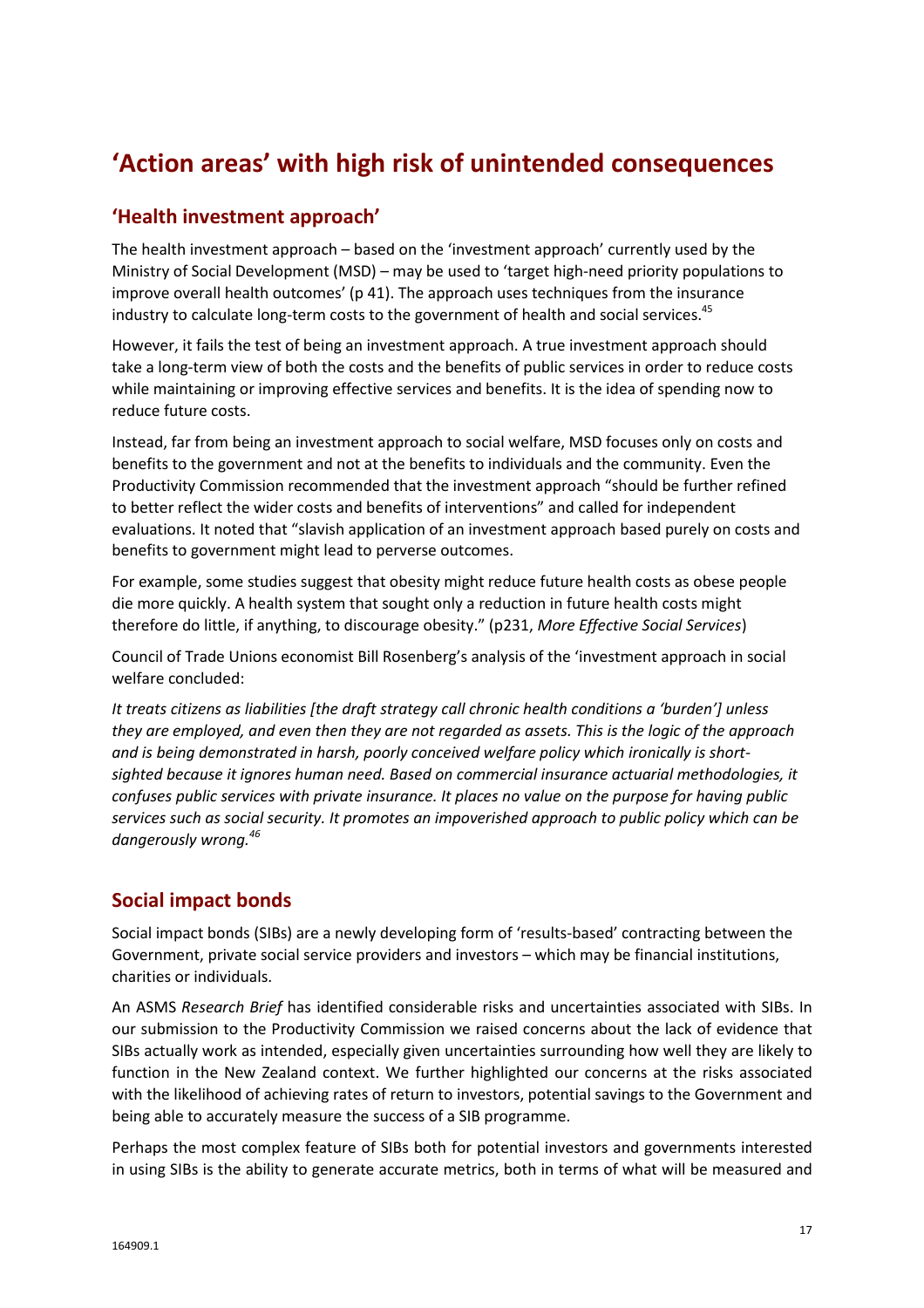how outcomes will be attributed and identified. There are also unknown but potentially large costs in developing accurate metrics. Debates around measurement feed into broader issues around the amounts of risk that investors are willing to shoulder, issues around attribution of outcome and factoring in the broader social context of individuals and how outcomes will be linked to payments for investors. There are clearly high risks of perverse outcomes emanating from perverse incentives.

It remains unclear who has responsibility if and when things go wrong. It is not clear whether there will be a gap in service provision if the SIB fails, and who has responsibility for defining and assessing outcomes which will have key ramifications for both the social group involved and future service provision under a SIBs model.

Yet the Productivity Commission maintains SIBs can stimulate innovation by sharing risk and linking payment to performance while leaving the providers (as opposed to the Government) free to determine how to achieve the agreed outcomes. Accordingly, it sees a role for them in encouraging experimentation and testing the effectiveness of new approaches, though it acknowledges "they may not be suitable for wide application across social services".

### **Proposed changes to the ways services are funded**

New Zealand faces particular challenges in providing an effective and efficient health service, with its small and largely widely dispersed population and an over-stretched medical specialist workforce subject to the pressures of international shortages. The approach to addressing these challenges by successive governments over recent times, following the disastrous competitive market experiment of the 1990s, has been a policy emphasis on collaboration and integration.

The draft strategy highlights the need for 'trust, cohesion and collaboration' (p9). However, the proposed new approach recommended in the Director-General of Health's commissioned Review of Funding contradicts this. If implemented, it would be a fundamental departure from the evidencebased collaborative, integrated model underlying current government policy and a return to the market-based policy of the 1990s. The structure may be different, but the effects would be the same: opening up DHB services to competitive tendering, short-term funding, short-term planning, fragmentation of services and clinical teams, barriers to integration of clinical services, disruption to continuity of care, uncertainty for DHB employees and patients alike, lack of transparency due to commercial sensitivities (especially where private providers are involved), increases in user charges for some (including, potentially, patients opting to travel for elective surgery), and so on.

The funding review goes further and suggests "a separation of DHBs' planning and funding from their provider arms should be considered".<sup>47</sup> Such a move would reintroduce a key structural element of the 1990s' policies which would open the way for a change to a more commercially oriented health system.

Even in much larger countries, market-based health policies (including those using the so-called 'internal markets') have been shown to be far less cost-effective and more difficult to manage than collaborative-based models because the complexities of delivering health services do not fit with basic market principles.

As one prominent health policy expert put it, anyone who believes competition works in health just as it works elsewhere "displays an ignorance of a literature stretching back 50 years". $48$ 

One of the outcomes of the policies of the 1990 was a loss of public trust in the health system; the same could very well happen if these proposals were adopted which, again, would work against the stated aims of the draft strategy.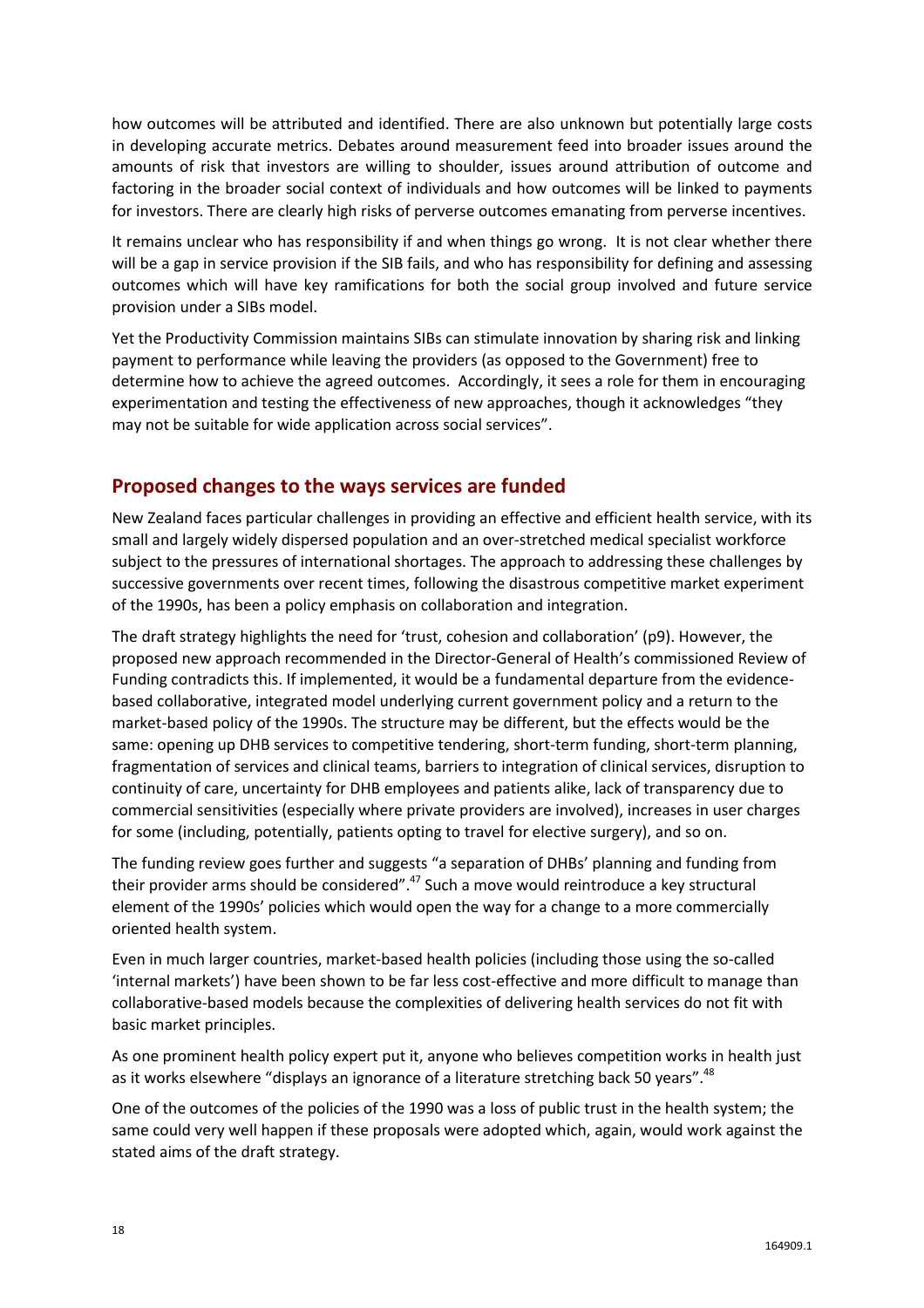The recommendations introduce a great deal of uncertainty for DHB services, with indications that funding will be dispensed only if planned 'milestones' are achieved. If they are not – and there may be various legitimate reasons why they may not – their funding would go to another provider. This could have a profound effect on DHB services as a whole.

If some elective surgical services are denied funding in one DHB, for example, presumably necessitating clinicians moving to a different employer, the negative flow-on effect for that DHB could include the effective delivery of acute surgical services, A&E, intensive care, and obstetrics, among possible other areas. For provincial DHBs especially, the impact would undermine the viability of the hospital services with a further downstream impact on primary care.

We note also that these sorts of moves would be in the context of proposed changes to national prices, though it is unclear what these changes would entail. A leaked document of the review explained they would "reflect lowest cost DHBs", which has been edited from the official document.<sup>49</sup> There is a high risk of perverse incentives where the primary goal of providing low-cost services takes precedence of quality and safety, especially considering we are still a long way from having a robust, comprehensive system of monitoring and evaluating quality and safety. As incentives to cut costs intensify, so too must the emphasis on ensuring quality and safety. This would involve more resources than are presently made available.

Indeed there is much contained within the recommendations that suggest increased administration and technology costs. When health funding is falling in real terms, including funding of the Ministry of Health, it is difficult to see where the resources are going to come from to implement these often complex arrangements.

Exacerbating the effects of a competitive approach to funding and providing services is the idea of splitting DHB funding into four pools. This does not correspond at all to the way services are provided to patients. Cancer treatment services, for instance, are provided right across communitybased and hospital-based services. It is the same patient throughout, and to carve up the funding would seriously risk fragmenting the services and potentially causing patient harm.

We note that "at least to start with" the DHBs and the Ministry of Health will manage these multiple funding pools. There is no acknowledgement of the additional administrative costs involved in that task. Presumably there is a plan to shift this task to some other body in the future, again harking back to the 1990s.

We note also that the Funding Review's recommendations are at odds with those of the 'Capability and Capacity Review'. For example: "The revised [operating] model should … provide DHBs with funding certainty so that they in turn can lengthen downstream contracts with providers beyond the current one-year lengths."<sup>50</sup> As discussed above, it seems clear that if the Funding Review recommendations were adopted, DHB funding would be anything but certain.

It is important to recognise that the Funding Review recommendations are the result of a secretive process. They impose changes from the top. It is an approach that has a poor record in health systems internationally, not least in New Zealand. Time and again the opposite, bottom-up approach has been found to be more successful. Distributive clinical leadership is a prime example.

As Des Gorman has said:

*Quite simply, the reforms we need are only likely to be successful if clinically led.<sup>51</sup>*

And the Ministerial Review Group:

*The past is peppered with reforms, designed along varying philosophical lines, and implemented by various government agencies. These reforms have generally been top-down and have had mixed levels of success. None, however, have been led by clinicians, even*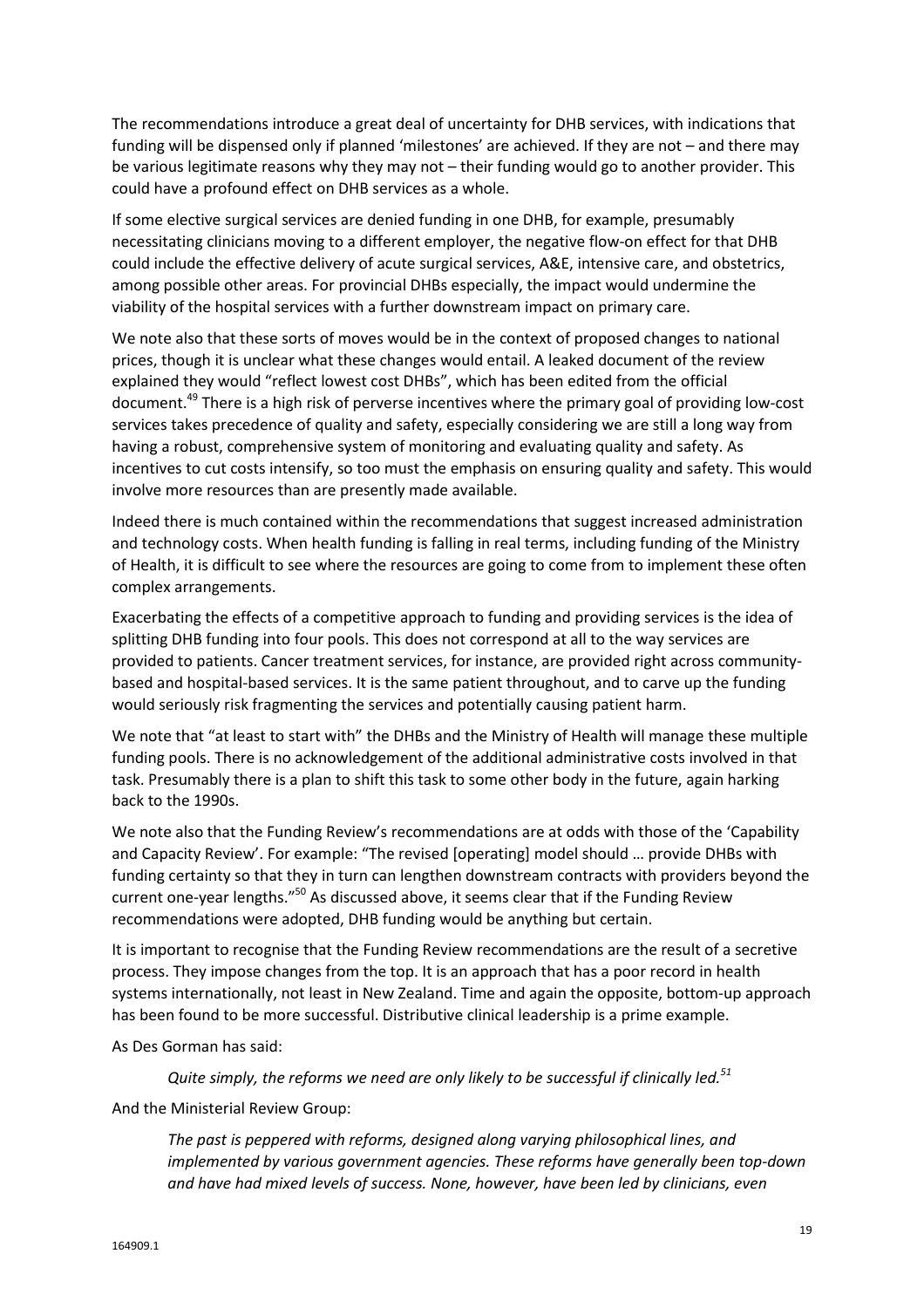*though the resulting changes have often had significant effects on clinical practice. This was particularly the case during the 1990s, when reforms were occurring against the background of the need for a substantial reduction in public expenditure. Health managers have also been asked to implement reforms without the mandate or co-operation of the clinicians who would be key to making them successful.<sup>52</sup>*

Whether in the context of 'reform' or 'review', the above observations apply equally when the changes being imposed affect the way clinical services are delivered. Our reading of the proposed recommendations is that they certainly do impact on decisions concerning clinical services and on the way those services are delivered. The result, therefore, may well be the same scenarios where health managers are required to implement measures without the mandate or agreement of the clinicians who are key to making them successful.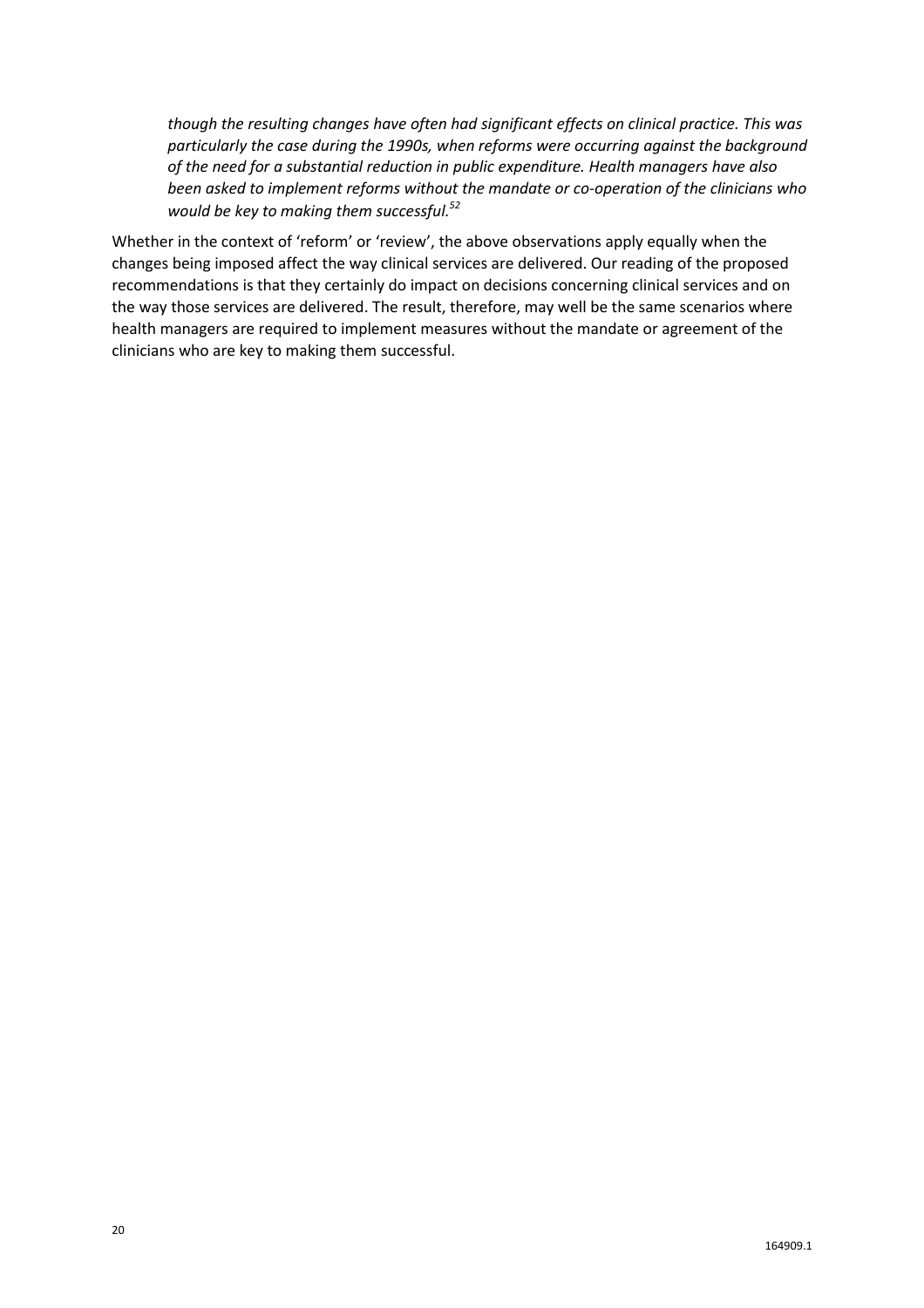# **References**

 1 K Davis, S Stremikis, et al. *Mirror, Mirror on the Wall: How the performance of the US health care system compares internationally,* Commonwealth Fund, June 2014.

3 ASMS. *The Public Hospital Specialist Workforce: Entrenched shortages or workforce investment?* February 2013.

4 SMO Commission. *The Director-General of Health's Commission on Competitive and Sustainable Terms and Conditions of Employment for Senior Medical and Dental Officers Employed by District Health Boards,* Ministry of Health, June 2009.

5 S Ineson. *Retention of doctors in their 'third age'.* A report for Health Workforce New Zealand. May 2011.

6 P Zurn and J-C Dumont, *Health Workforce and International Migration: Can New Zealand compete?* Health Working Paper No 33, OECD, Paris 2008.

7 D Gorman. "The disposition and mobility of medical practitioners in New Zealand". *NZMJ*, Vol 124, No 1330; March 2011.

<sup>8</sup> Ministry of Health. 2014. *Health of the Health Workforce 2013 to 2014*. Wellington: Ministry of Health, November 2104.

9 B Ross, A Hallam et al. *Health expenditure: Its Management and Sources*. Occasional Papers: Health Financing Series Vol 3, Commonwealth department of Health and Aged Care, Canberra, Australia 1999.

<sup>10</sup> G Flanagan. Crisis? *What Crisis? Public health care affordability in Alberta*. Parkland Institute, Edmonton, Alberta, June 2009.

<sup>11</sup> New Zealand Treasury. Budget 2012 information release.

[www.treasury.govt.nz/publications/informationreleases/budget/2012](http://www.treasury.govt.nz/publications/informationreleases/budget/2012)

<sup>12</sup> Ministry of Health. Vote Health Four-Year Budget Plan, 8 February 2011.

<sup>13</sup> B Rosenberg, L Keene. *Did the 2015 budget provide enough for health?* Working Paper on Health No 14, NZCTU, 7 June 2015.

<sup>14</sup> Bryant G. "Average worker to earn \$63k – English," *Southland Times*, 10 May 2014. <http://www.stuff.co.nz/national/politics/10031743/Average-worker-to-earn-62K-English>

<sup>15</sup> S Sachdeva. "Tax cuts 'possible' after first surplus for NZ Government", *Daily News*, 14 October 2015.

<sup>16</sup> NZ Treasury. *Budget Economic and Fiscal Update 2015*.

 $17$  Data supplied by the Ministry of Health, June 2015.

<sup>18</sup> K Barker (chair). *A new settlement for health and social care*, Commission for the Future of Health and Social Care in England, The King's Fund, London 2014.

19 The King's Fund. *Written Submission* [to the UK Spending Review]: *Health and social care funding: the short, medium and long-term outlook,* September 2015.

<sup>20</sup> NZ Treasury. *Health Projections and Policy Options for the 2013 Long-Term Fiscal Statement*, Treasury, November 2012.

<sup>21</sup> D Gorman. "The disposition and mobility of medical practitioners in New Zealand", *NZMJ* 4, Vol 124 No 1330; March 2011.

<sup>22</sup> Ministerial Task Group on Clinical Leadership. *In Good Hands – Transforming Clinical Governance in New Zealand*, February 2009

<sup>23</sup> ASMS & 21 DHBs. *Time for Quality Agreement*. Available at: www.asms.or.nz

<sup>24</sup> H Swerissen, S Ducket. *Dying Well,* Grattan Institute Report No 2014-10, September 2014.

<sup>25</sup> Public Health Advisory Committee . *The Best Start in Life: Achieving Effective Action on Child Health and Wellbeing,* A report to the Minister of Health, Wellington, 2010.

<sup>2</sup> O Carville. "Unmet need 'a national disgrace'", *The Press*, 31 May 2014.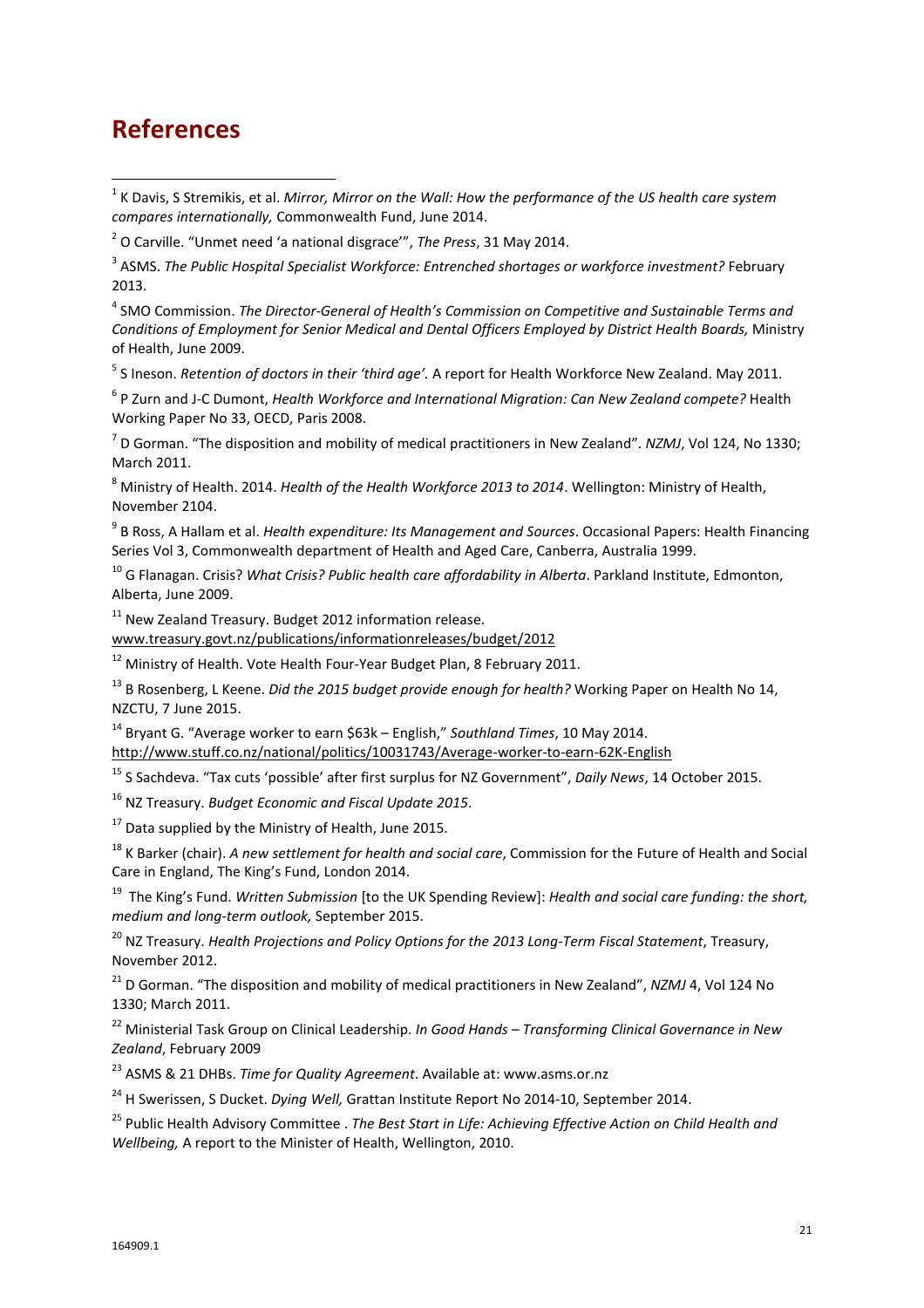<sup>26</sup> D Grimmond, 1000 days to get it right for every child: the effectiveness of public investment in New Zealand *children,* Every Child Counts, Wellington, August 2011.

<sup>27</sup> P Gluckman et al (2011), *Improving the Transition: Reducing Social and Psychological Morbidity During Adolescence,* A report from the Prime Minister's Chief Science Advisor, Wellington, May 2011.

<sup>28</sup> P Charmel , S Frampton . Building the business case for patient-centred care. *Healthcare Financial Management* 2008; March(62 (3)):80-5.

<sup>29</sup> Australian Commission on Safety and Quality in Healthcare, *Patient Centred Care: Improving Quality and Safety by Focusing Care on Patients and Consumers — Discussion Paper, September 2010.*

<sup>30</sup> AM Fremont, PD Cleary et al,. Patient Centred Processes of Care and Long-term Outcomes of Myocardial Infarction\*. *Journal of General Internal Medicine* 2001;16(12):800-808.

<sup>31</sup> P Charmel, S Frampton . Building the business case for patient centred care. *Healthcare Financial Management* 2008; March(62 (3)):80-5.

<sup>32</sup> International Alliance of Patients' Organisations. *What is Patient Centred Health Care? A Review of Definitions and Principles*. Second ed. London: IAPO, 2007:1-34.

<sup>33</sup> Ministry of Health. *District Health Board Elections 2013: Information for Candidates*, Ministry of Health.

<sup>34</sup> Brown et al. (2002). "Cost of Medical Injury in New Zealand: A Retrospective Cohort Study". *The Journal of Health Serv Res Policy* (7): Suppl 1.

<sup>35</sup> J Richardson, J McKie. "Increasing the options for reducing adverse events: Results from a modified Delphi technique," *Australia and New Zealand Health Policy*, 14 November 2008.

<sup>36</sup> E Goodwin. "Criticism of SDHB slammed,: *Otago Daily Times*, 3 October 2011.

<sup>37</sup> J Adams, Chief Operating Officer, Waikato DHB. Memorandum to the Board, Agenda item 6.5, Magnetic Resonance Imaging (MRI) Contract Renewal, February 2014.

<sup>38</sup> Email from SIDU to the Ministry of Health, 11 February 2015. Obtained under the Official Information Act.

<sup>39</sup> D Campbell. "Hospital trusts offered 1.5 billion emergency fund to pay PFI bills," *The Guardian*, 3 February 2012.

<sup>40</sup> Sheehan. Health Costs, Innovation and Ageing. Melbourne, Pharmaceutical Industry Project. *Equity, sustainability and industry development*. Working Paper No. 9. Centre for Strategic Economic Studies, Victoria University of Technology, 2002. Quoted in Cornwall and Davey (2004).

<sup>41</sup> P Mohr, C Mueller, et al. *The Impact of Medical Technology on Future Health Care Costs.* Bethesda: Project Hope, Centre for Health Affairs, 2001. Quoted in Cornwall and Davey (2004)

<sup>42</sup> Deloitte. *Independent Review of New Zealand's Electronic Health Records Strategy*, 16 July 2015.

<sup>43</sup> ASMS. *The Public Hospital Specialist Workforce: Entrenched shortages or workforce investment?* Appendix 1, February 3013.

<sup>44</sup> RM Epstein, RL Street Jr. "The Values and Value of patient Centred Care," *Ann Fam Med*. 2011 Mar; 9(2): 100–103.

<sup>45</sup> B Rosenberg. "The 'Investment Approach' is not an investment approach", NZCTU, 16 September 2015.  $46$  Ibid

 $\overline{a}$ 

<sup>47</sup> M Horn. *From Cost to Sustainable Value: An independent review of health funding In New Zealand*, commissioned by the Director-General of Health, 30 June 2015.

 $^{48}$  M McKee. "NHS Privatisation – we are right to be afraid", Martin McKee's Blog, 26 December 2102.

<sup>49</sup> L Topham-Kindley. "Shake-up of primary care funding signalled in leaked documents," *NZ Dr*, 27 July 2015. Available; [http://www.nzdoctor.co.nz/news/2015/july-2015/27/shake-up-of-primary-care-funding-signalled](http://www.nzdoctor.co.nz/news/2015/july-2015/27/shake-up-of-primary-care-funding-signalled-in-leaked-documents.aspx)[in-leaked-documents.aspx](http://www.nzdoctor.co.nz/news/2015/july-2015/27/shake-up-of-primary-care-funding-signalled-in-leaked-documents.aspx)

<sup>50</sup> S Suckling, A Connolly et al. NZ Health System independent Capability and Capacity review, June 2015.